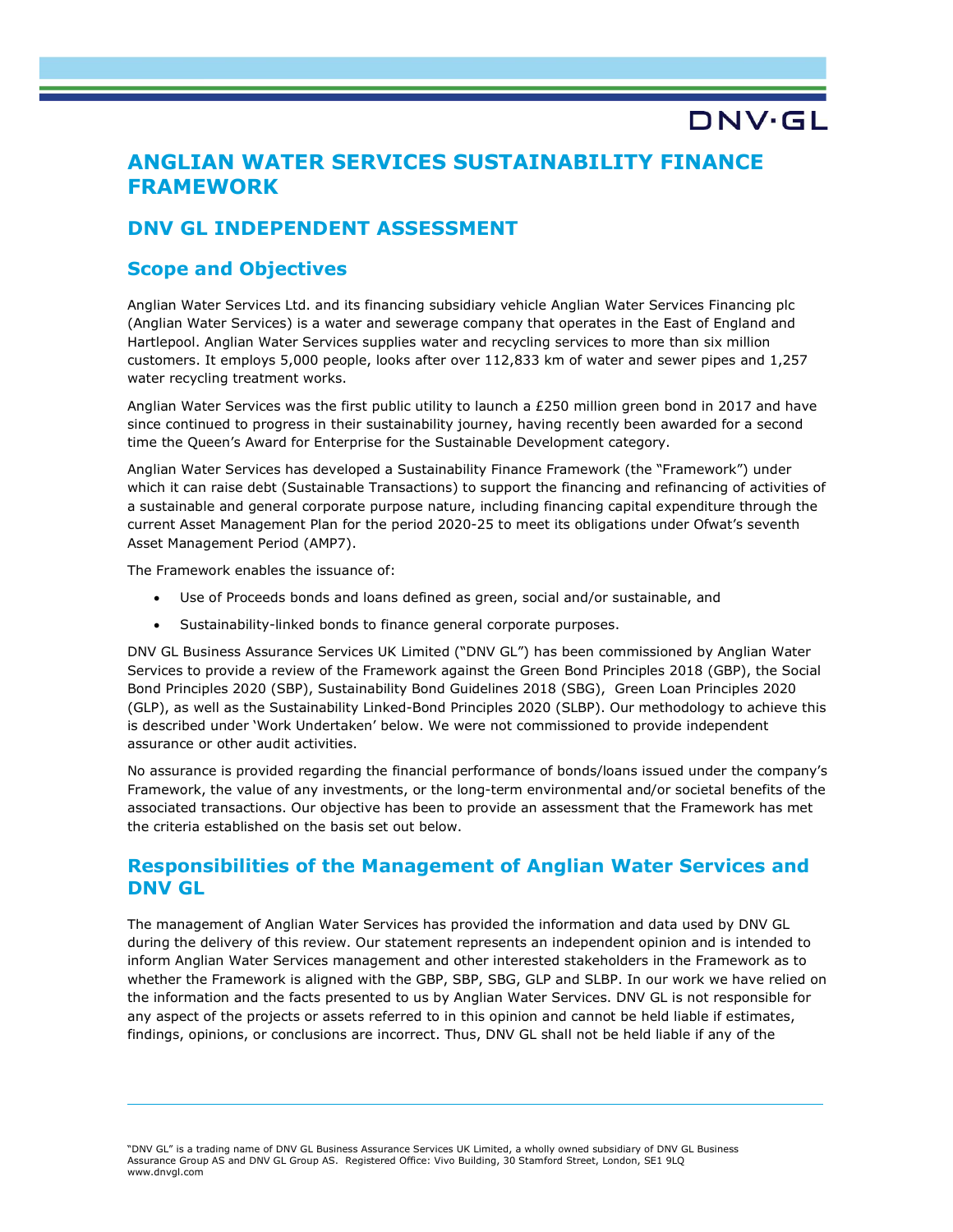#### Page 2 of 23

information or data provided by Anglian Water Services management and used as a basis for this assessment were not correct or complete.

**DNV·GL** 

### Basis of DNV GL's opinion

We have adapted our eligibility assessment methodology to create Anglian Water Services-specific Sustainability Finance Framework Eligibility Assessment Protocol (henceforth referred to as "Protocol"). Our Protocol includes a set of suitable criteria that can be used to underpin DNV GL's opinion. As per our Protocol, the criteria against which the Framework has been reviewed are grouped under the following Principles split by type of issuance:

|                                   | <b>Use of Proceeds Bonds and</b><br><b>Loans</b>                                                                                                                                                                                                                                                                                                                                                                               | <b>Sustainability-Linked Bonds</b>                                                                                                                                                                                                                                                                                                                                                                                                                                                                                                                                            |
|-----------------------------------|--------------------------------------------------------------------------------------------------------------------------------------------------------------------------------------------------------------------------------------------------------------------------------------------------------------------------------------------------------------------------------------------------------------------------------|-------------------------------------------------------------------------------------------------------------------------------------------------------------------------------------------------------------------------------------------------------------------------------------------------------------------------------------------------------------------------------------------------------------------------------------------------------------------------------------------------------------------------------------------------------------------------------|
| <b>Principle</b><br>One:          | <b>Use of Proceeds.</b> The Use of Proceeds<br>criteria are guided by the requirement that an<br>issuer of funding instruments under the<br>Framework must use the funds raised to<br>finance eligible activities. The eligible<br>activities should produce clear environmental<br>& social benefits                                                                                                                          | <b>Selection of Key Performance Indicators</b><br><b>(KPIs).</b> The issuer of a sustainability-linked<br>bond should clearly communicate its overall<br>sustainability objectives, as set out in its<br>sustainability strategy, and how these relate to<br>its proposed Sustainability Performance Targets<br>(SPT). The KPI should be relevant, core and<br>material to the issuer's core sustainability and<br>business strategy, measurable or quantifiable on<br>a consistent methodological basis, externally<br>verifiable; and able to be benchmarked<br>externally. |
| <b>Principle</b><br>Two:          | <b>Process for Project Evaluation and</b><br>Selection. The Project Evaluation and<br>Selection criteria are guided by the<br>requirements that an issuer of funding<br>instruments under the Framework should<br>outline the process it follows when<br>determining eligibility of an investment using<br>proceeds from Green, Social & Sustainability<br>instruments, and outline any impact<br>objectives it will consider. | <b>Calibration of Sustainability Performance</b><br>Targets (SPTs). The SPTs should be ambitious,<br>meaningful and realistic. The target setting<br>should be done in good faith and based on a<br>sustainability improvement in relation to a<br>predetermined performance target benchmark.                                                                                                                                                                                                                                                                                |
| <b>Principle</b><br><b>Three:</b> | <b>Management of Proceeds.</b> The<br>Management of Proceeds criteria are guided<br>by the requirements that a funding<br>instrument should be tracked within the<br>issuing organisation, that separate portfolios<br>should be created when necessary and that a<br>declaration of how unallocated funds will be<br>handled should be made.                                                                                  | <b>Bond Characteristics.</b> The bond will need to<br>include a financial and/or structural mechanism<br>depending on whether the selected KPIs reach<br>(or not) the predefined SPTs. The bond<br>documentation should include definitions of the<br>KPI(s) and SPT(s) and the potential variation of<br>the SLB's financial and/or structural<br>characteristics. Any fallback mechanisms in case<br>the performance against the SPTs cannot be<br>calculated or observed in a satisfactory manner,<br>should be explained.                                                 |
| <b>Principle</b><br>Four:         | <b>Reporting.</b> The Reporting criteria are guided<br>by the recommendation that at least annual<br>reporting to the investors of the instrument<br>should be made of the use of proceeds and<br>that quantitative and/or qualitative<br>performance. indicators should be used,<br>where feasible.                                                                                                                           | Reporting. Issuers should publish and keep<br>readily available and easily accessible up to date<br>information on the performance of the selected<br>KPI(s), as well as a verification assurance report<br>(see Principle 5) outlining the performance<br>against the SPTs and the related impact and<br>timing of such impact on the bond's financial                                                                                                                                                                                                                       |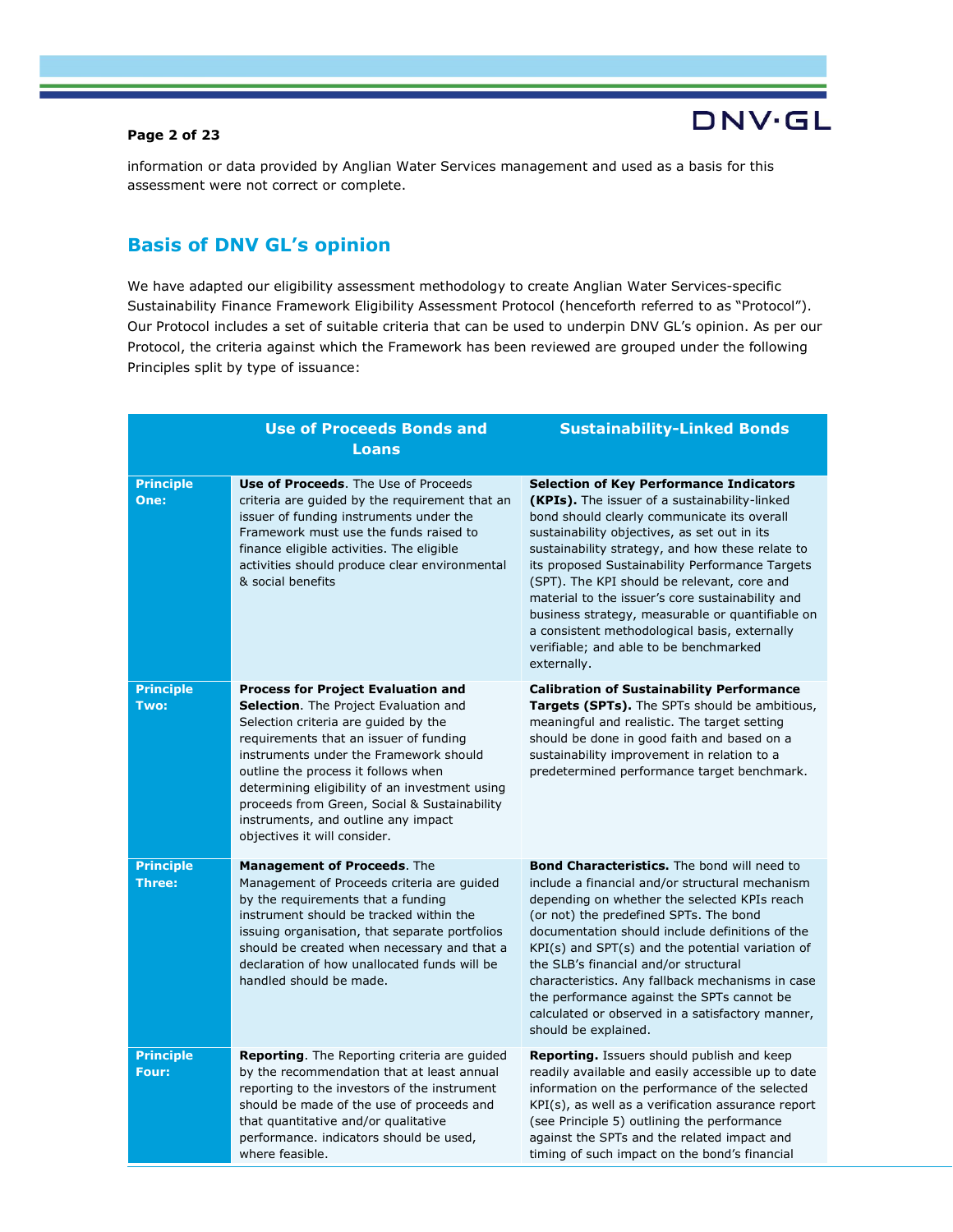#### Page 3 of 23

# DNV·GL

|                           | and/or structural characteristics, with such<br>information to be provided to those institutions<br>participating in the loan or to investors<br>participating in the bond at least once per<br>annum.                                                                                                                                                                                    |
|---------------------------|-------------------------------------------------------------------------------------------------------------------------------------------------------------------------------------------------------------------------------------------------------------------------------------------------------------------------------------------------------------------------------------------|
| <b>Principle</b><br>Five: | Verification (Post-issuance). The issuer<br>should have its performance against its SPTs<br>independently verified by a qualified external<br>reviewer with relevant expertise, such as an<br>auditor, environmental consultant and/or<br>independent ratings agency, at least once a<br>year. The verification of the performance against<br>the SPTs should be made publicly available. |

### Work undertaken

Our work constituted a high-level review of the available information, based on the understanding that this information was provided to us by Anglian Water Services in good faith. We have not performed an audit or other tests to check the veracity of the information provided to us. The work undertaken to form our opinion included:

- Creation of an Anglian Water Services-specific Protocol, adapted to the purpose of the Framework assessment, as described above;
- Assessment of documentary evidence provided by Anglian Water Services on the Framework and supplemented by a high-level desktop research. These checks refer to current assessment best practices and standards methodology;
- Discussions with Anglian Water Services' management, and review of relevant documentation and evidence related to the criteria of the Protocol; and
- Documentation of findings against each element of the criteria.

Our opinion as detailed below is a summary of these findings.

### Findings and DNV GL's opinion

DNV GL's findings are summarised below split by type of issuance. A detailed review and list of evidences are presented within the Schedules. Please refer to Schedule 3 (page 10) for a review of the Use of Proceeds Eligibility Assessment Protocol and Schedule 4 (page 15) of the Sustainability Linked Bond Eligibility Assessment Protocol.

|                          | <b>Use of Proceeds Bonds and Loans</b>                                                                                                                                                                                                     | <b>Sustainability-Linked Bonds</b>                                                                                                                                                                                                                                              |
|--------------------------|--------------------------------------------------------------------------------------------------------------------------------------------------------------------------------------------------------------------------------------------|---------------------------------------------------------------------------------------------------------------------------------------------------------------------------------------------------------------------------------------------------------------------------------|
| <b>Principle</b><br>One: | <b>Use of Proceeds:</b>                                                                                                                                                                                                                    | <b>Selection of Key Performance Indicators</b><br>(KPIs):                                                                                                                                                                                                                       |
|                          | Anglian Water Services intends to use the<br>proceeds of securities issued under the<br>Framework to finance and/or re-finance<br>environmental and social projects, which fall<br>under the following Eligible Sustainable<br>Categories: | Anglian Water Services has selected Carbon<br>(Scope 1, 2 and 3 greenhouse gas (GHG)<br>emissions (measured in tCO2 eq.).<br>DNV GL confirms that Anglian Water Services' KPI<br>is material to the company's overarching<br>sustainability strategy. The rationale and process |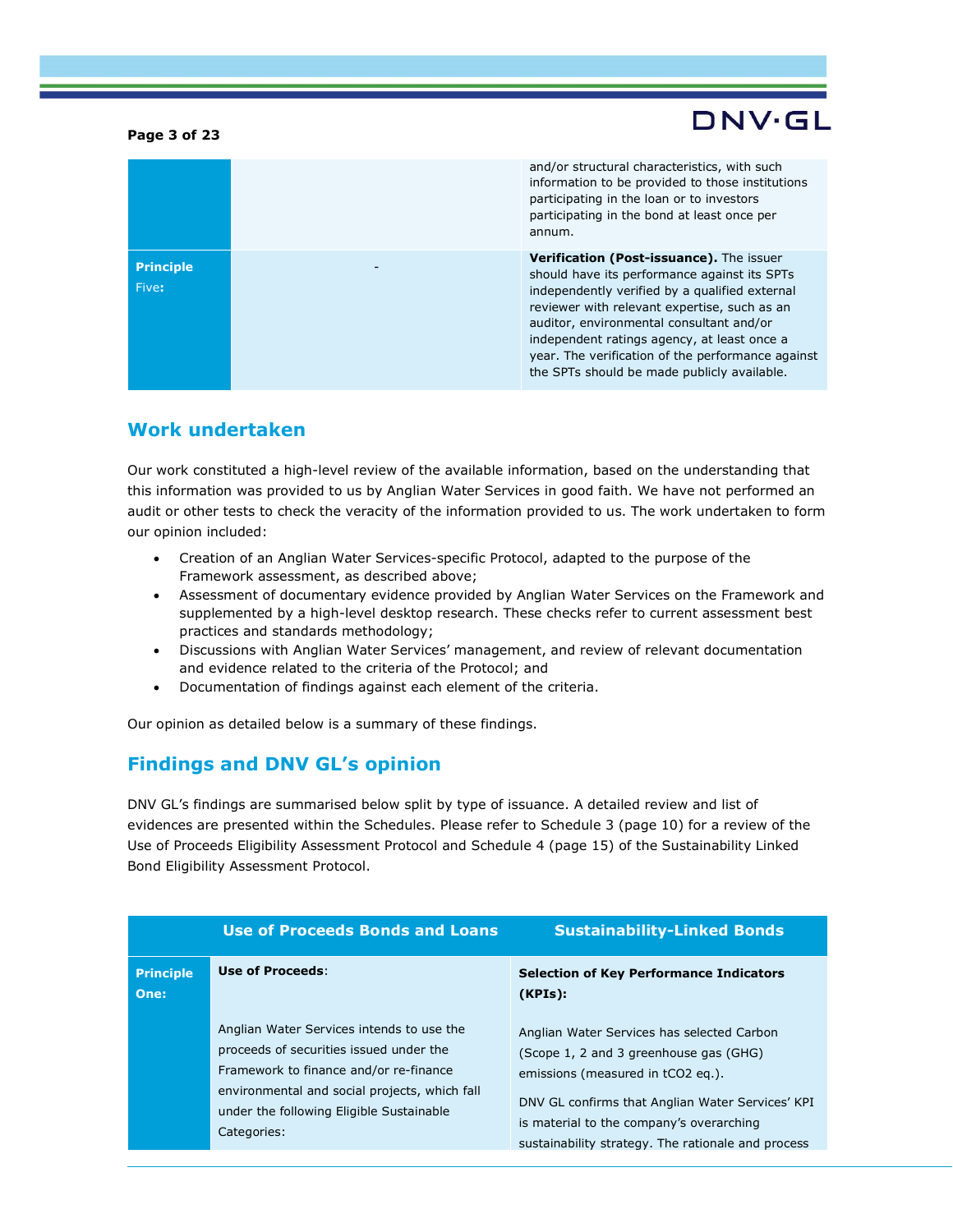#### Page 4 of 23

# DNV·GL

#### Green Eligible Categories

- Sustainable water and wastewater management
- Climate change adaptation
- Environmentally sustainable management of living natural resources and land use

#### Social Eligible Categories

Affordable basic infrastructure

Please refer to Schedule 1 for a detailed summary.

For each Sustainable Transaction falling under the Framework, projects will be identified and mapped against a corresponding Eligible Sustainable Category. Anglian Water Services describes in its Framework the types of project within each category and associated selection criteria in order to determine eligibility. The Eligible Sustainable Categories have also been aligned by Anglian Water Services with its AMP7 Business Plan Outcomes; these are listed in the Framework and referenced in Schedule 1 of this document.

Anglian Water Services has committed to allocate an amount at least equivalent to the net proceeds from funds raised under the Framework to finance or refinance new or existing eligible assets and expenditures.

DNV GL concludes that the eligible sustainable categories outlined in the Framework are consistent with the categories outlined in the GBP, SBP, the SBG and GLP.

Principle Two: Process for Project Evaluation and Selection:

> Anglian Water Services' Framework provides a clear overview of the governance process that all investments are submitted to. Anglian Water Services has confirmed that Sustainable Transactions would follow the same rigorous process and has nominated the Treasury Team, including team members with specific sustainability roles, to be in charge of evaluating the alignment of investments with the Eligible Sustainable Categories outlined in the Use of Proceeds section of the Framework.

for KPI selection, as well as its definition, measurability and verifiability, are deemed to be robust, reliable and in accordance with the SLBP. In summary, DNV GL can confirm:

- Anglian Water Services are one of the largest users of power in the east of England;
- Anglian Water Services produces significant emissions through pumping water around the predominantly flat east of England, energy accounts for the largest proportion of Anglian Water Services' carbon footprint and is a significant cost,
- the management of carbon is embedded into decision making process through their PAS2080 - Carbon management in infrastructure certification;
- Carbon has been a key measured and reported KPI since at least 2010.

In addition, the KPIs have been published historically within Anglian Water Services' Greenhouse Gas Emissions - Annual Report (from 2010) and is calculated using the international recognised GHG Protocol, DEFRA reporting guidance and the industry specific UKWIR's (UK Water Industry Research) Carbon accounting workbook.

Schedule 2 provides a summary of the KPI.

#### Calibration of Sustainability Performance Targets (SPTs):

Anglian Water Services' SPT is to achieve net zero operational carbon emissions by 2030.

DNV GL notes the exact definition of net zero operational carbon emissions by 2030 or a proposed decarbonisation trajectory are not presented within the Framework. The definition of net zero including a detailed decarbonisation trajectory to enable interim performance targets to be set will need to be agreed within the specific bond issuance documentation.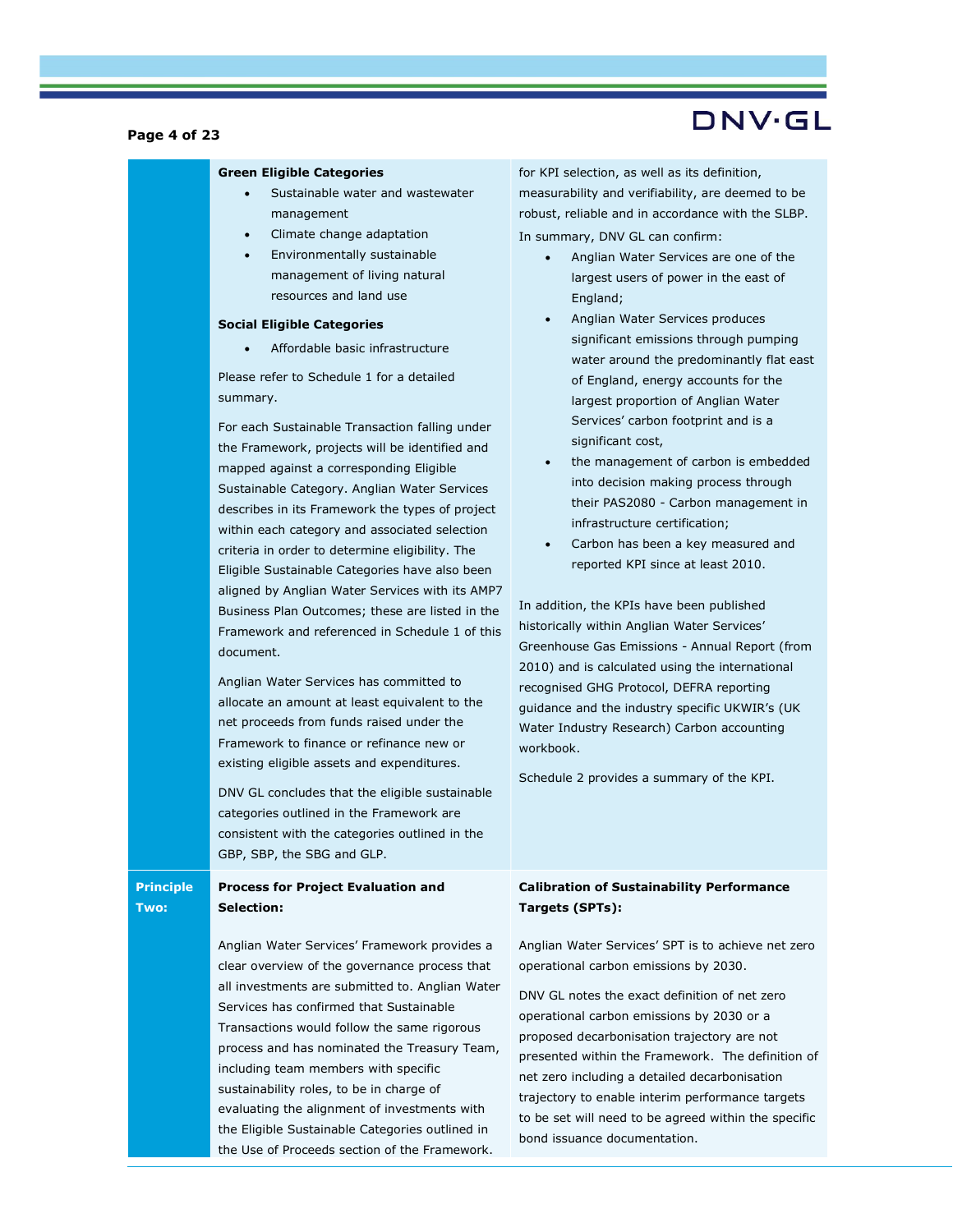#### Page 5 of 23

Carbon-related measures will also receive additional support from two steering committees on climate change mitigation and adaptation and mitigation, as described in the Framework.

DNV GL concludes that Anglian Water Services' Framework appropriately describes the process of project evaluation and selection and is in line with the requirements of the GBP, SBP, SBG and GLP.

In 2019, along with other water companies in England, Anglian Water Services agreed a series of pledges as part of a new Public Interest Commitment to show leadership at a national level. One of the pledges was to achieve net zero carbon emissions for the sector by 2030. Anglian Water Services' has a target of net zero carbon emissions by 2030 on operational carbon.

DNV·GL

The UK Government has a net zero emissions target by 2050, Anglian Water Services' target is to achieve this by 2030, this highlights improvements beyond what is considered 'business-as-usual'. DNV GL can also confirm, depending upon the final definition of the SPT, is it aligned with the Paris Agreement goal of keeping a global temperature rise this century well below 2 degrees Celsius above pre-industrial levels and to pursue efforts to limit the temperature increase even further to 1.5 degrees Celsius.

DNV GL has also reviewed the credibility of Anglian Water Services' strategy to achieve the SPTs by reviewing the draft Water UK Net Zero Routemap and concludes that this routemap demonstrates possible pathways to meeting the SPT outlined in the Framework.

DNV GL concludes that the SPT is meaningful and relevant in the context of Anglian Water Services' broader sustainability and business strategy and represent a material improvement over a predefined timeline in line with SLBP.

Schedule 2 provides a summary of the SPT.

#### Bond Characteristics:

### Management of Proceeds:

Anglian Water Services has confirmed that the Treasury Team will be responsible for managing the Sustainable Transactions. The tracking of the proceeds will be supported by Anglian Water Services' internal tracking and accounting systems, ensuring the accuracy of information and the avoidance of double counting.

Anglian Water Services has committed to depositing the proceeds from the Sustainable Transactions under each Eligible Sustainable Category in a capex reserve account in cash or cash equivalents, and to transfer them to a

DNV GL confirms that the financial characteristics of securities issued under the Framework can be impacted based on KPI performance under SPTs, in line with SLBP. It is proposed, the failure of Anglian Water Services to satisfy one or several of the SPTs will trigger a Step up Margin to be applied for any Interest Period commencing on or after the interest payment date immediately following the Notification Date. In this case, the rate of interest shall be increased by the Step up Margin.

DNV GL notes the details of any financial penalty payable to investors in any Sustainability-Linked

**Principle** Three: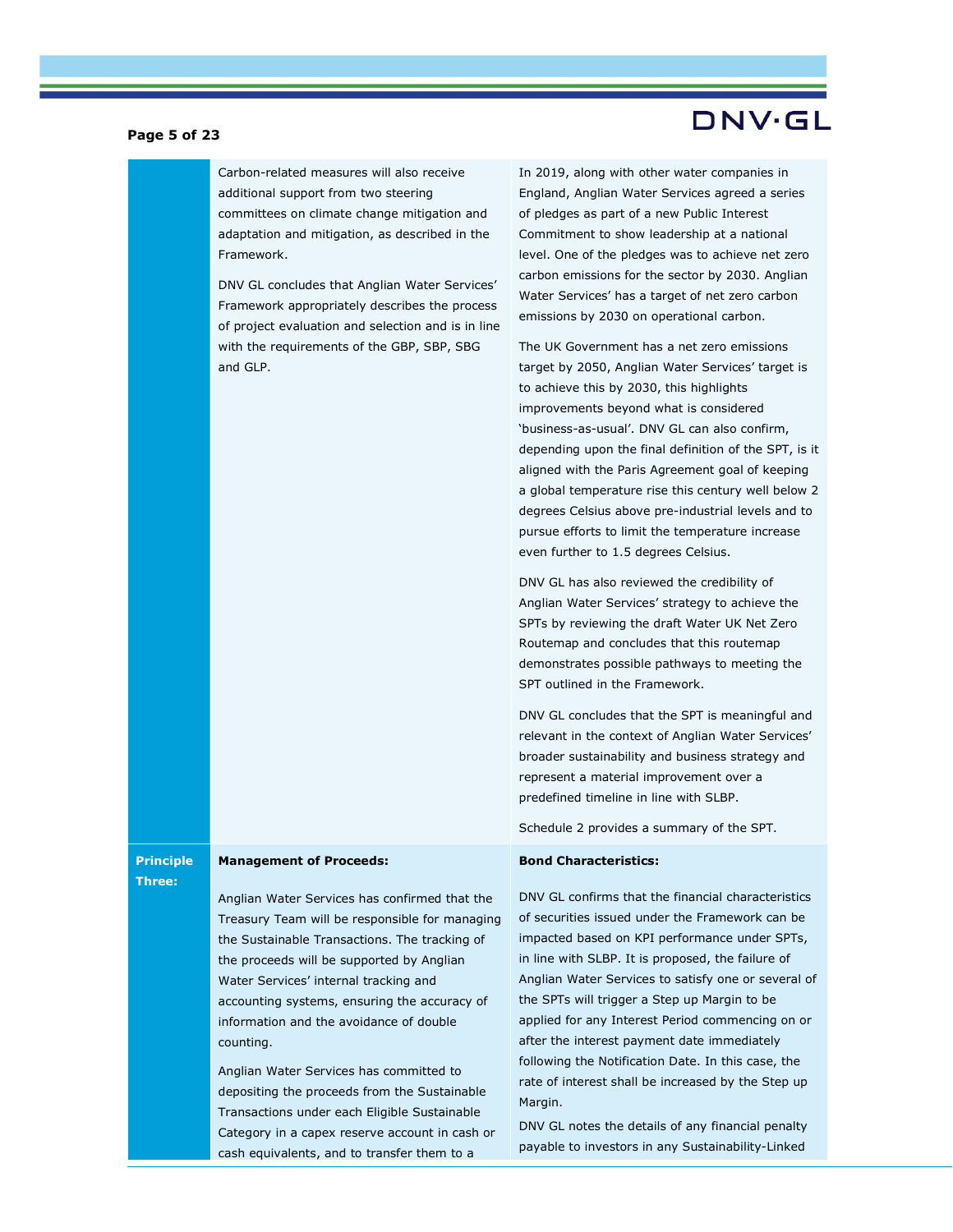#### Page 6 of 23

payment account with an amount equivalent to the net proceeds assigned for allocation. In the event that proceeds are unallocated or pending the allocation of such Sustainable Transactions, an amount equal to the balance of the net proceeds in the reserve account will temporarily be invested in cash or equivalents.

DNV GL has reviewed evidence and confirms that Anglian Water Services has committed to appropriately managing the proceeds arising from future Sustainable Transactions in line with the requirements of the GBP, SBP, SBG and GLP.

Bond in the event of a missed target will be set out in the offering documentation provided at the point of issuance of any Sustainability Linked Bond.

#### Reporting:

Principle Four:

> Anglian Water Services has committed to producing a Sustainability Finance Report to report on the allocation of proceeds on an annual basis until the proceeds are fully allocated, and as appropriate thereafter. The Sustainability Finance Report will detail the list of Eligible Projects financed, aggregated amount of allocation of the net proceeds, the balance of unallocated proceeds and the share of financing and refinancing for each Eligible Category. This will be reviewed by an independent third party.

With regards to impact reporting, Anglian Water Services has stated it would measure, wherever feasible, the benefits of social and environmental assets and expenditures deriving from Sustainable Transactions, through a wide range of KPIs listed in the Framework, as well as externally verified greenhouse gas emissions reporting. Additionally, Anglian Water Services intends to align impact reporting with its Six Capitals process.

DNV GL concludes that Anglian Water Services has made appropriate plans to produce reporting on the allocation and environmental and social impacts of future Sustainable Transactions, in line with the requirements of the GBP, SBP, SBG and GLP.

#### Reporting:

Anglian Water Services has committed to KPI reporting on an annual basis which will be made available as part of Anglian Water Services' annual report and/or non-financial statement.

DNV GL concludes that the Framework will ensure that the required information, as outlined in SLBP, will be published at an appropriate interval and kept publicly available.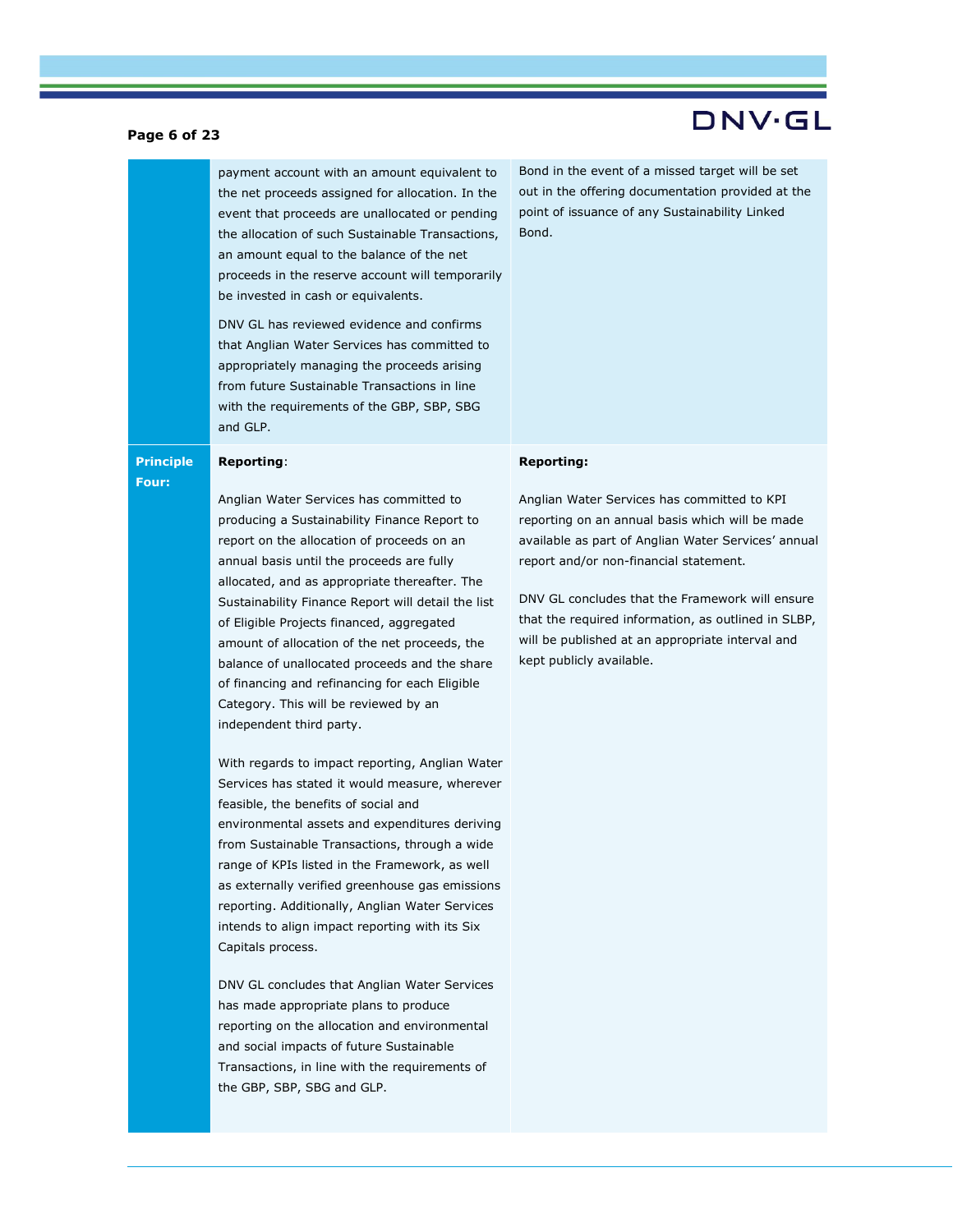#### Page 7 of 23

# DNV·GL

| <b>Principle</b><br><b>Five:</b> | N/A | <b>Verification (Post-issuance):</b>                 |
|----------------------------------|-----|------------------------------------------------------|
|                                  |     | Anglian Water Services has committed to              |
|                                  |     | reporting information such as: up-to-date            |
|                                  |     | information on the performance of the selected       |
|                                  |     | KPI, including the baseline where relevant; a        |
|                                  |     | verification or assurance report relating to the KPI |
|                                  |     | assessing the performance against the SPT on a       |
|                                  |     | financial instrument performance; and any            |
|                                  |     | relevant information enabling investors to monitor   |
|                                  |     | the progress of the KPI and SPT.                     |
|                                  |     |                                                      |
|                                  |     | DNV GL confirms that Anglian Water Services          |
|                                  |     | intends to have its performance against each SPT     |
|                                  |     | independently verified annually in accordance with   |
|                                  |     | the SLBP.                                            |

On the basis of the information provided by Anglian Water Services and the work undertaken, it is DNV GL's opinion that the Framework meets the criteria established in the Protocol and that it is aligned with:

- the stated definition of sustainability bonds/loans within the Sustainability Bond Guidelines 2018, Green Bond Principles 2018, Social Bond Principles 2020, Green Loan Principles 2020, and
- the stated definition of sustainability-linked bonds within the sustainability Linked Bond Principles 2020, which is to "incentivise the issuer's achievement of material, quantitative, pre-determined, ambitious, regularly monitored and externally verified sustainability (ESG) objectives through KPIs and SPTs", thereby providing "an investment opportunity with transparent sustainability credentials".

#### for DNV GL Business Assurance Services UK Limited

London, 19 October 2020

Shaunholalder

Shaun Walden Principal Consultant and Project Director DNV GL – Business Assurance

Nouvil tenmon Gleoch

Souvik Ghosh Principal Consultant and Reviewer DNV GL – Business Assurance

#### About DNV GL

Driven by our purpose of safeguarding life, property and the environment, DNV GL enables organisations to advance the safety and sustainability of their business. Combining leading technical and operational expertise, risk methodology and in-depth industry knowledge, we empower our customers' decisions and actions with trust and confidence.

With our origins stretching back to 1864, our reach today is global. Operating in more than 100 countries, our 16,000 professionals are dedicated to helping customers make the world safer, smarter and greener.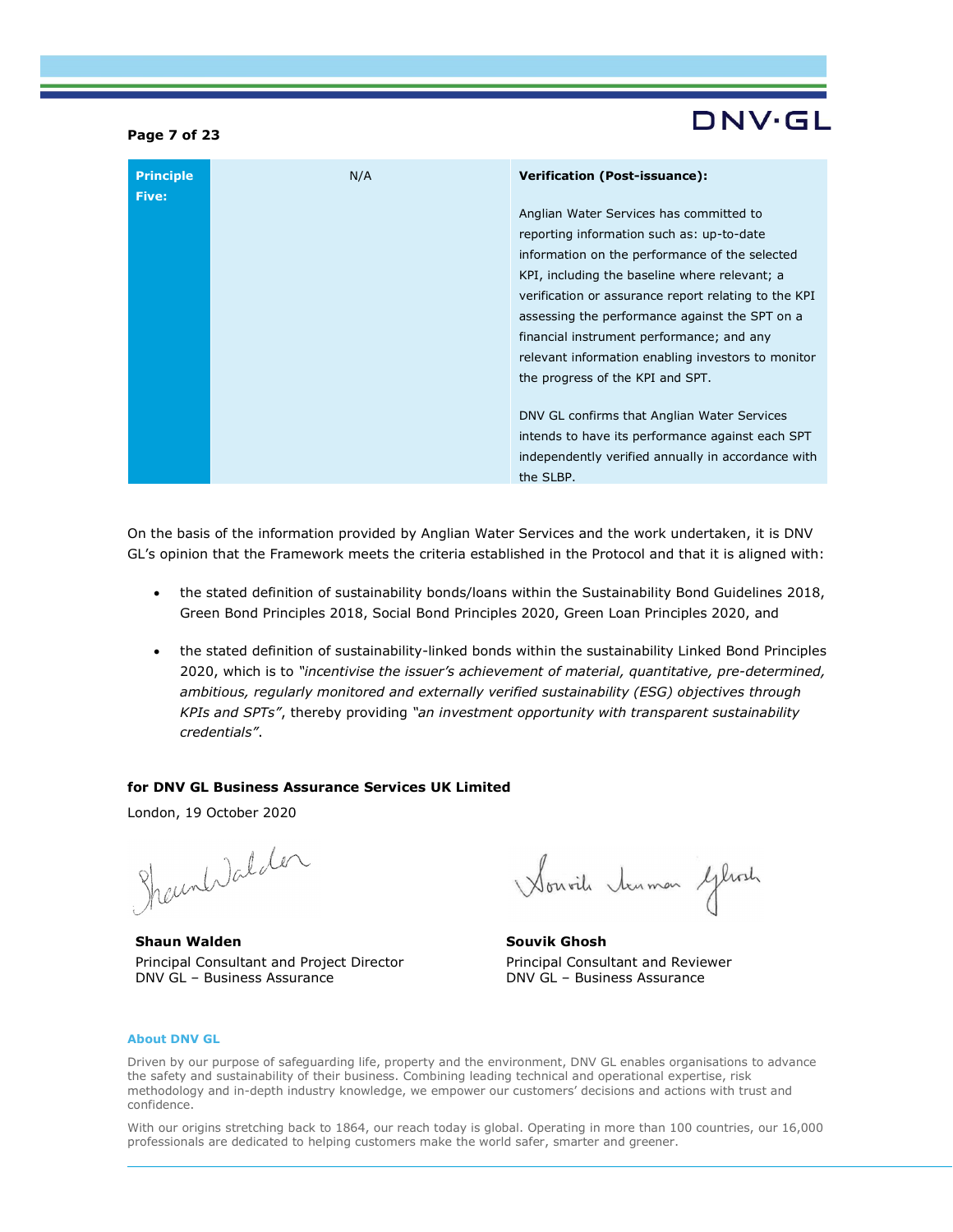Page 8 of 23

**DNV·GL** 

### SCHEDULE 1: DESCRIPTION OF ACTIVITIES TO BE FINANCED UNDER THE USE OF PROCEEDS BONDS AND LOANS

#### ENVIRONMENTAL USE OF PROCEEDS:

| <b>ICMA Green category</b>                                         | <b>AMP7-aligned Sustainable</b><br><b>Category</b>      | <b>Description of activities</b>                                                                                                                   |
|--------------------------------------------------------------------|---------------------------------------------------------|----------------------------------------------------------------------------------------------------------------------------------------------------|
| <b>Environmentally sustainable</b><br>management of living natural | Natural capital solutions                               | Natural capital solutions for phosphorus removal and water framework directive<br>measures plus eels programme                                     |
| resources and land use                                             | Improving our environment                               | WINEP (Water Industry National Environment Programme) obligations to improve<br>ecological status of water bodies, both rivers and coastal         |
|                                                                    | Sustainable service (water)                             | Capital maintenance of the water infrastructure to prevent deterioration of service to<br>customers and the environment                            |
| Sustainable water and                                              | Sustainable service (water<br>recycling)                | Capital maintenance of the water recycling infrastructure to prevent deterioration of<br>service to customers and the environment                  |
| wastewater management                                              | Sustainable water recycling                             | Enhancements to the production of Nutri-bio through bioresources plants and<br>increasing capacity of water recycling centres to match growth      |
|                                                                    | Providing safe clean water                              | Water quality initiatives such as replacement of lead pipes and treatment of raw water<br>that contains agricultural pollutants such as nitrates   |
|                                                                    | Resilient water supplies -<br>supply capacity measures  | Supply-side measures set out in the Water Resources Management Plan (WRMP)<br>securing supplies from climate change and growth in the region       |
| <b>Climate Change Adaptation</b>                                   | Resilient water supplies -<br>demand reduction measures | Demand-side measures set out in the WRMP, including smart metering and leakage -<br>securing supplies from climate change and growth in the region |
|                                                                    | Community improvements                                  | Flood risk reduction, removing persistent low pressure, connecting villages not on the<br>network                                                  |
|                                                                    | Resilient services                                      | Improvements to single points of failure and security to outside threats                                                                           |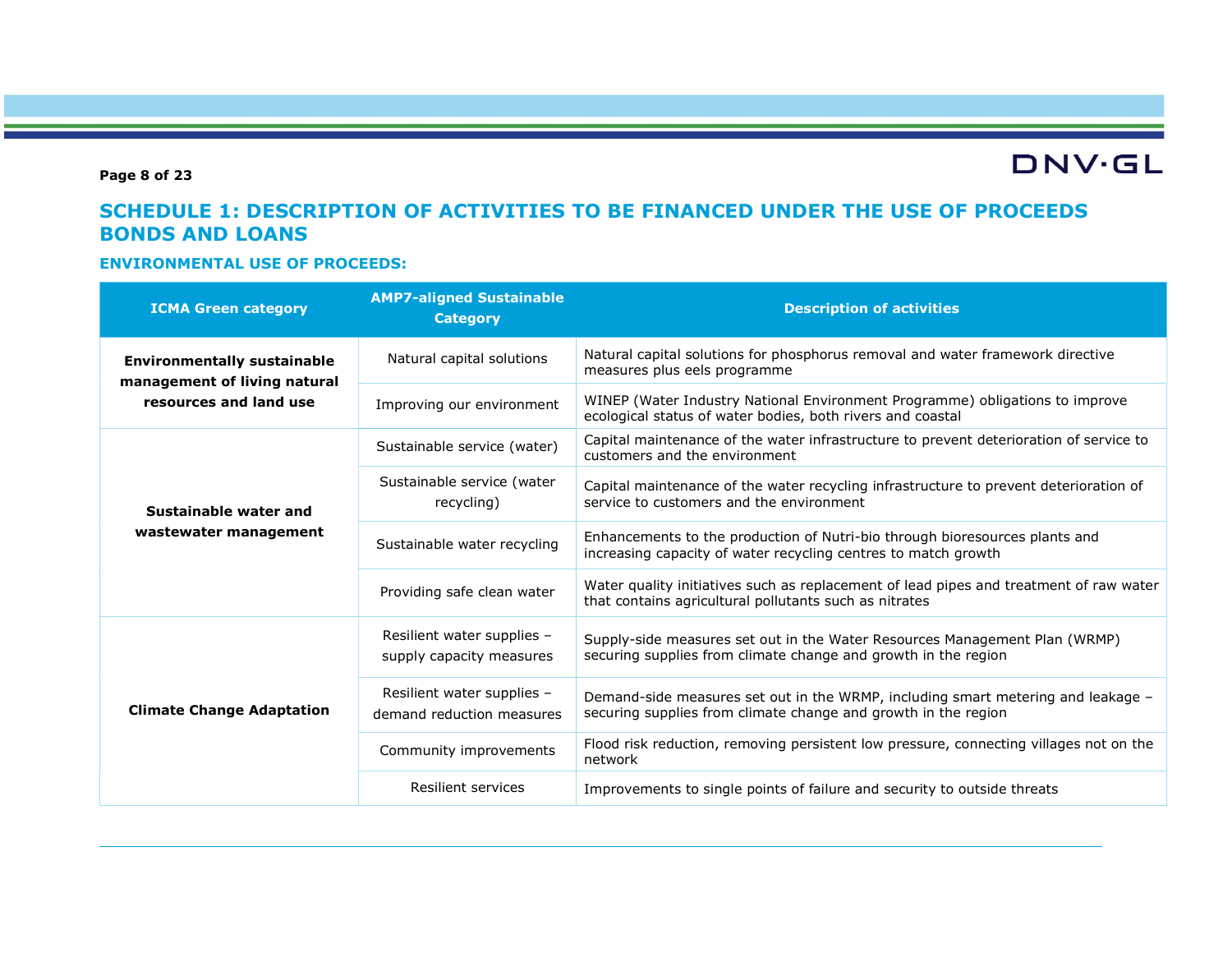Page 9 of 23

# **DNV·GL**

#### SOCIAL USE OF PROCEEDS:

| <b>ICMA Social category</b>     | <b>AMP7-aligned Sustainable</b><br><b>Category</b> | ICMA target population to be reached                                                | <b>Description of activities</b>                                                                 |
|---------------------------------|----------------------------------------------------|-------------------------------------------------------------------------------------|--------------------------------------------------------------------------------------------------|
| Affordable basic infrastructure | Sustainable Growth                                 | Example populations will include those listed<br>in the Social Bond Principles 2020 | Accommodating new housing in the<br>region including community surface<br>water removal measures |

## SCHEDULE 2: DESCRIPTION THE KEY PERFORMANCE INDICATOR (KPI) AND SUSTAINABILITY PERFORMANCE TARGET (SPT) FOR SUSTAINABILITY LINKED BONDS

| <b>Metric</b> | <b>Metric</b>                                                             | <b>Description</b>                            |
|---------------|---------------------------------------------------------------------------|-----------------------------------------------|
| Carbon        | Scope 1, 2 and 3 greenhouse gas (GHG)<br>emissions (measured in tCO2 eq.) | Net zero operational carbon emissions by 2030 |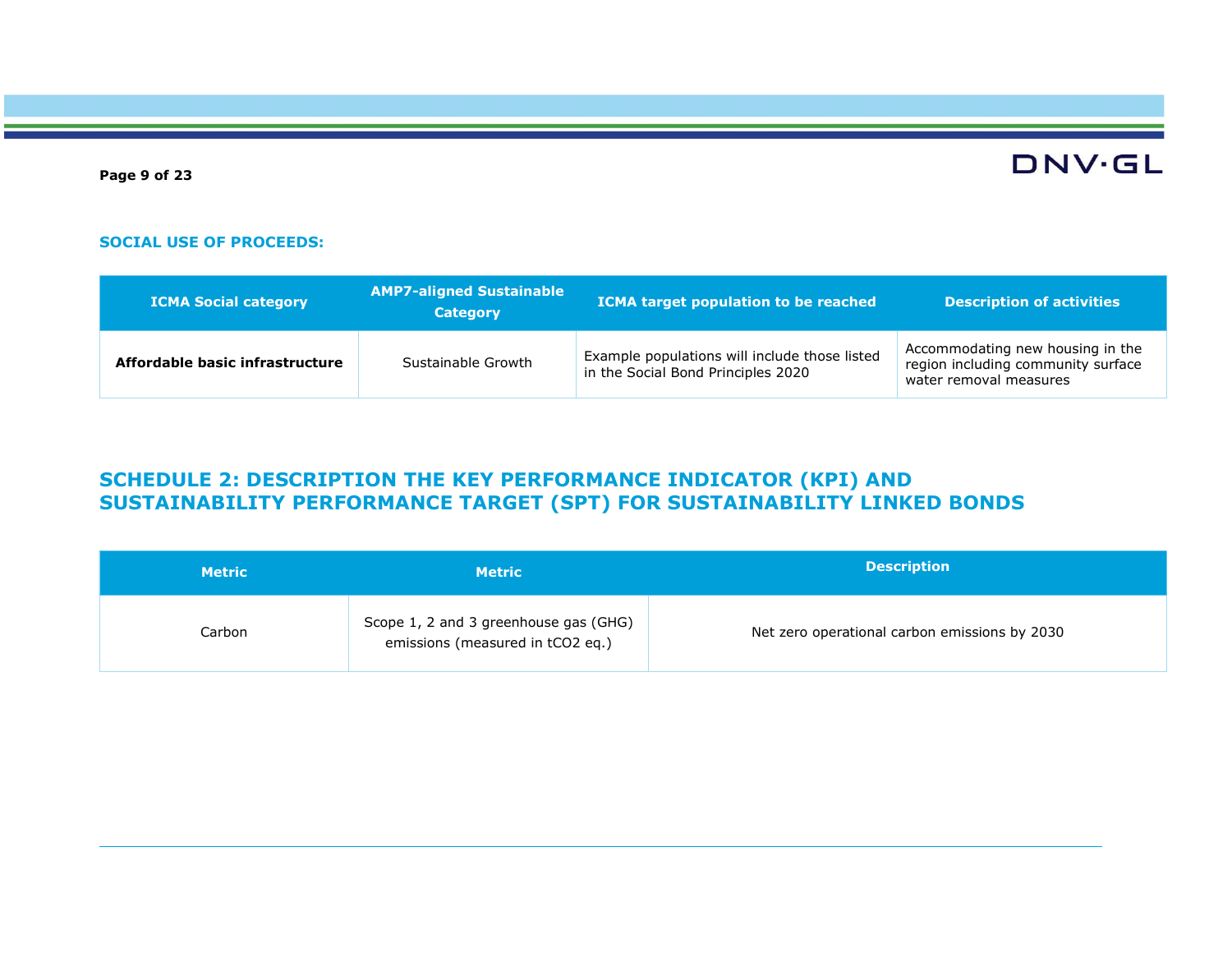#### Page 10 of 23

# **DNV·GL**

### SCHEDULE 3: ANGLIAN WATER SERVICES' SPECIFIC 'USE OF PROCEEDS' ELIGIBILITY ASSESSMENT PROTOCOL

#### 1. Use of proceeds

| Ref.           | <b>Criteria</b>                       | <b>Requirements</b>                                                                                                                                                                                                                                                                                                                                                                                                                                       | <b>Work Undertaken</b>                                                                                                                                                                                      | <b>DNV GL Findings</b>                                                                                                                                                                                                                                                                                                                                                                                           |
|----------------|---------------------------------------|-----------------------------------------------------------------------------------------------------------------------------------------------------------------------------------------------------------------------------------------------------------------------------------------------------------------------------------------------------------------------------------------------------------------------------------------------------------|-------------------------------------------------------------------------------------------------------------------------------------------------------------------------------------------------------------|------------------------------------------------------------------------------------------------------------------------------------------------------------------------------------------------------------------------------------------------------------------------------------------------------------------------------------------------------------------------------------------------------------------|
| 1a             | Types of<br>Financing<br>Framework    | The bond must fall in one of<br>the following categories, as<br>defined by the Green and<br>Social Bond Principles:<br>Use of Proceeds Bond<br>Use of Proceeds Revenue<br>$\bullet$<br>Bond<br>Project Bond<br>$\bullet$<br>Securitized Bond<br>$\bullet$<br>Green loans are defined as any<br>type of loan instrument made<br>available exclusively to finance<br>or re-finance, in whole or in<br>part, new and/or existing<br>eligible Green Projects. | In addition to reviewing the evidence<br>below, we had several detailed<br>discussions with Anglian Water Services.<br>Evidence reviewed:<br>Anglian Water Sustainability<br>$\bullet$<br>Finance Framework | The Framework outlines the type of Use of Proceed<br>Bonds and Loans expected to be issued under the<br>Framework such as, but not limited to:<br>• Use of Proceeds Green Bonds and Loans<br>• Use of Proceeds Social Bonds and Loans<br>• Use of Proceeds Sustainable Bonds and Loans<br>The specific type of bond/loan will be defined at<br>issuance stage within the bond or loan specific<br>documentation. |
| 1 <sub>b</sub> | Green/social<br>Project<br>Categories | The cornerstone of a Use of<br>Proceeds bond or loans is that<br>the utilisation of the proceeds<br>should be appropriately<br>described in the legal<br>documentation for the<br>security.                                                                                                                                                                                                                                                               | In addition to reviewing the evidence<br>below, we had several detailed<br>discussions with Anglian Water Services.<br>Evidence reviewed:<br>Anglian Water Sustainability<br>$\bullet$<br>Finance Framework | We conclude that the Framework appropriately<br>describes the proposed utilisation of proceeds and the<br>exposure to the nominated projects and assets will be<br>equal to or greater than the bond issuance amount.<br>The specific utilisation of proceeds will be defined at<br>issuance stage within the bond or loan specific                                                                              |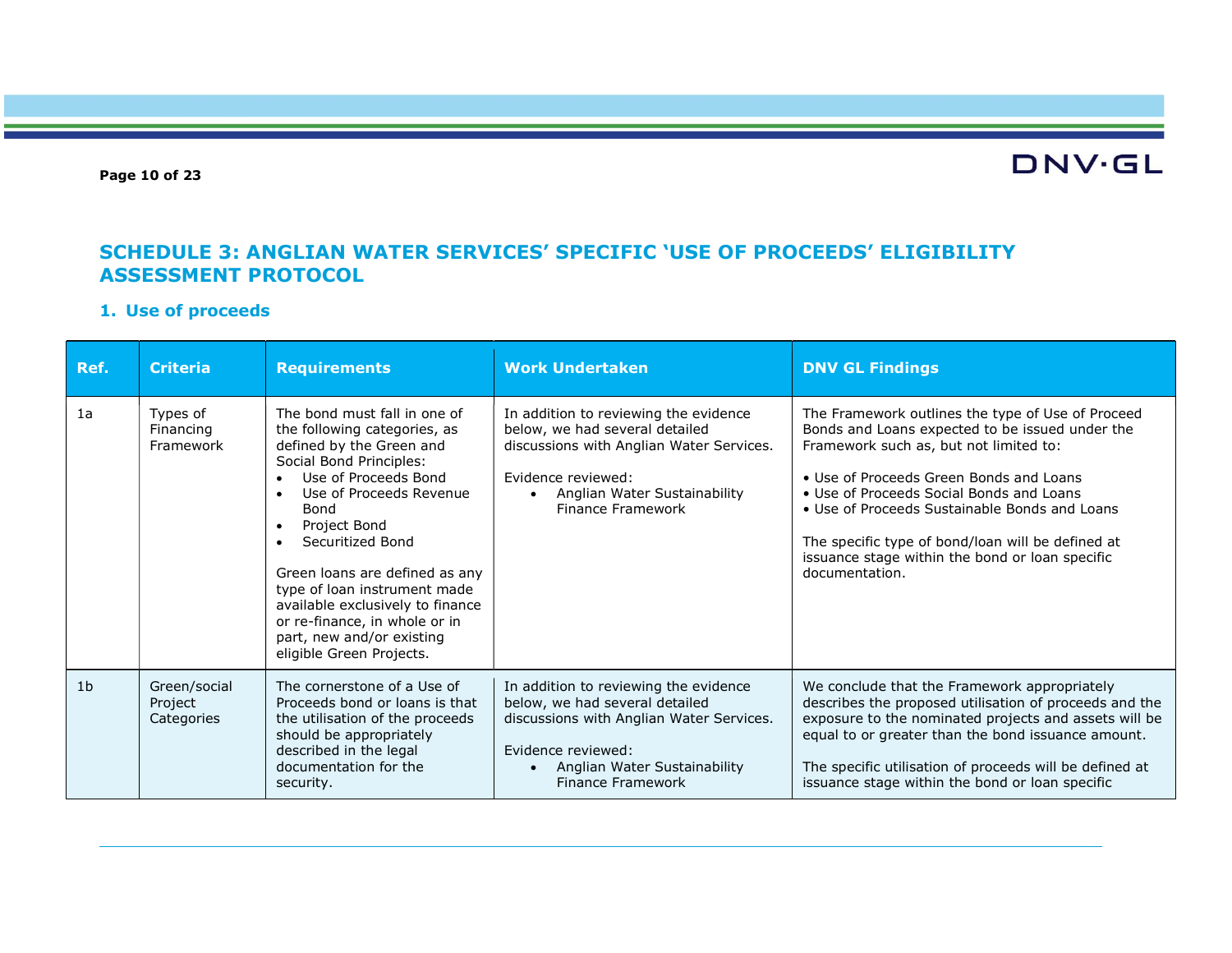### Page 11 of 23

| Ref.           | <b>Criteria</b>           | <b>Requirements</b>                                                                                                                                                                                                    | <b>Work Undertaken</b>                                                                                                                                                                                                                                                                                          | <b>DNV GL Findings</b>                                                                                                                                                                                                                                                                                                                                                                                                               |
|----------------|---------------------------|------------------------------------------------------------------------------------------------------------------------------------------------------------------------------------------------------------------------|-----------------------------------------------------------------------------------------------------------------------------------------------------------------------------------------------------------------------------------------------------------------------------------------------------------------|--------------------------------------------------------------------------------------------------------------------------------------------------------------------------------------------------------------------------------------------------------------------------------------------------------------------------------------------------------------------------------------------------------------------------------------|
|                |                           |                                                                                                                                                                                                                        |                                                                                                                                                                                                                                                                                                                 | documentation along with the proposed financing<br>re/financing spit.                                                                                                                                                                                                                                                                                                                                                                |
| 1 <sub>C</sub> | Environmental<br>benefits | All designated Green and/or<br>Social Project categories<br>should provide clear<br>environmentally or socially<br>sustainable benefits, which,<br>where feasible, will be<br>quantified or assessed by the<br>issuer. | In addition to reviewing the evidence<br>below, we had several detailed<br>discussions with Anglian Water Services.<br>Evidence reviewed:<br>Anglian Water Sustainability<br>Finance Framework<br>Green Bond Annual Report<br>Anglian Water's PAS2080 -<br>Carbon management in<br>infrastructure certification | The Framework outlines the expected environmental<br>benefits that will be realised by any Bonds/Loans<br>issued under the Framework. The evidence reviewed<br>gives us the opinion that the categories do provide<br>clear environmentally and socially sustainable<br>benefits.<br>Specific quantifiable benefits of each issuance will be<br>reported within Anglian Water Service's Green Bond<br>Annual Report (or equivalent). |

# 2. Process for Project Selection and Evaluation

| Ref. | <b>Criteria</b>                    | <b>Requirements</b>                                                                                                                                                                       | <b>Work Undertaken</b>                                                                                                                                                                                                                                 | <b>DNV GL Findings</b>                                                                                                                                                                                                                                                                                                                                                                                                                                                                                       |
|------|------------------------------------|-------------------------------------------------------------------------------------------------------------------------------------------------------------------------------------------|--------------------------------------------------------------------------------------------------------------------------------------------------------------------------------------------------------------------------------------------------------|--------------------------------------------------------------------------------------------------------------------------------------------------------------------------------------------------------------------------------------------------------------------------------------------------------------------------------------------------------------------------------------------------------------------------------------------------------------------------------------------------------------|
| 2a   | Investment-<br>decision<br>process | The issuer of a Green<br>Bond/Loan should outline the<br>decision-making process it<br>follows to determine the<br>eligibility of projects using<br>Green/Social Bond or Loan<br>proceeds | In addition to reviewing the evidence<br>below, we had several detailed discussions<br>with Anglian Water Services.<br>Evidence reviewed:<br>Anglian Water Sustainability<br>Finance Framework<br>Anglian Water Green Bond<br>documentation April 2019 | The evidence reviewed clearly outlines the decision-<br>making process and gives us the opinion that the<br>designated categories will meet the environmental<br>and social sustainability objectives and that the<br>issuer has in place policies, systems and procedures<br>for environmental and social safeguards in order to<br>avoid any significant negative social or environmental<br>impacts.<br>DNV GL reviewed the Framework and evidences from<br>historic bond issuances and conclude that the |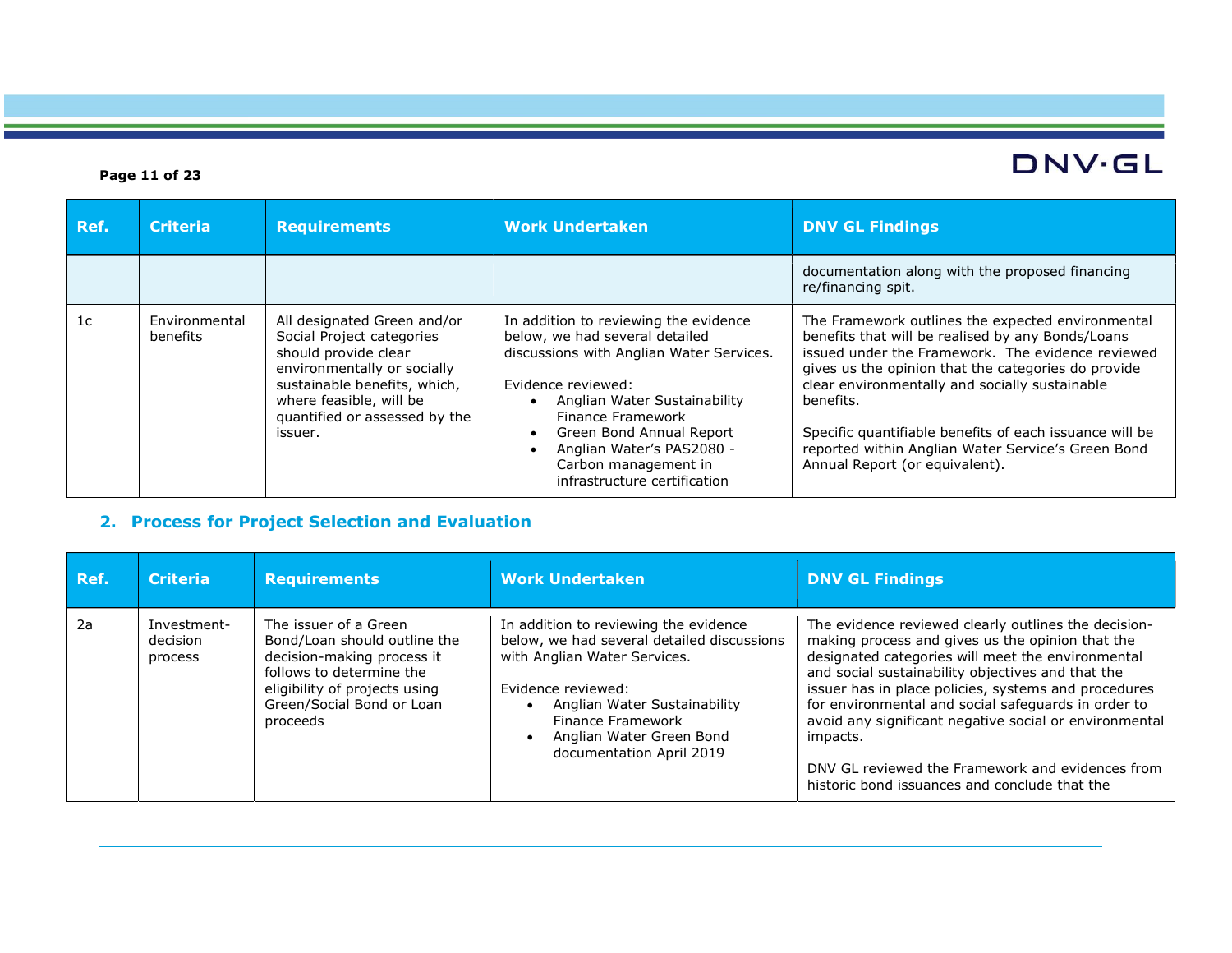### Page 12 of 23

| Ref.           | <b>Criteria</b>                                                        | <b>Requirements</b>                                                                                                                                                                                                                                                               | <b>Work Undertaken</b>                                                                                                                                                                                                                                                                                                                                                                                                                                                                                                         | <b>DNV GL Findings</b>                                                                                                                                                                                                                                   |
|----------------|------------------------------------------------------------------------|-----------------------------------------------------------------------------------------------------------------------------------------------------------------------------------------------------------------------------------------------------------------------------------|--------------------------------------------------------------------------------------------------------------------------------------------------------------------------------------------------------------------------------------------------------------------------------------------------------------------------------------------------------------------------------------------------------------------------------------------------------------------------------------------------------------------------------|----------------------------------------------------------------------------------------------------------------------------------------------------------------------------------------------------------------------------------------------------------|
|                |                                                                        |                                                                                                                                                                                                                                                                                   |                                                                                                                                                                                                                                                                                                                                                                                                                                                                                                                                | Framework appropriately describes the process of<br>project selection.                                                                                                                                                                                   |
| 2 <sub>b</sub> | Issuer's<br>environmental<br>and social and<br>governance<br>framework | In addition to information<br>disclosed by an issuer on its<br>Green Finance process, criteria<br>and assurances, investors may<br>also take into consideration the<br>quality of the issuer's overall<br>framework and performance<br>regarding environmental<br>sustainability. | In addition to reviewing the evidence<br>below, we had several detailed discussions<br>with Anglian Water Services.<br>Evidence reviewed:<br>Anglian Water Sustainability<br>Finance Framework<br>Anglian Water Services Limited<br>$\bullet$<br>Annual Integrated Report 2020<br>Anglian Water's "Love Every Drop"<br>strategy<br>Anglian Water's Greenhouse Gas<br>Annual Emissions Report (2010 -<br>2020)<br>Anglian Water's PAS2080 - Carbon<br>management in infrastructure<br>certification<br>Green Bond Annual Report | We conclude that, from the information provided,<br>Anglian Water Services' approach to managing<br>environmental sustainability is in line with the<br>objective of issuing Green and Social Bonds and<br>Anglian Water's material issues reflect this. |

## 3. Management of proceeds

| Ref. | <b>Criteria</b>       | <b>Requirements</b>                                                                        | <b>Work Undertaken</b>                                                                                              | <b>DNV GL Findings</b>                                                                                                                                   |
|------|-----------------------|--------------------------------------------------------------------------------------------|---------------------------------------------------------------------------------------------------------------------|----------------------------------------------------------------------------------------------------------------------------------------------------------|
| - 3a | Tracking<br>procedure | The net proceeds of a<br>Bond/Loan should be credited to<br>a sub-account, moved to a sub- | In addition to reviewing the evidence<br>below, we had several detailed<br>discussions with Anglian Water Services. | We conclude that, from the information provided,<br>Anglian Water has a robust and clear tracking<br>procedure attested to by a formal internal process. |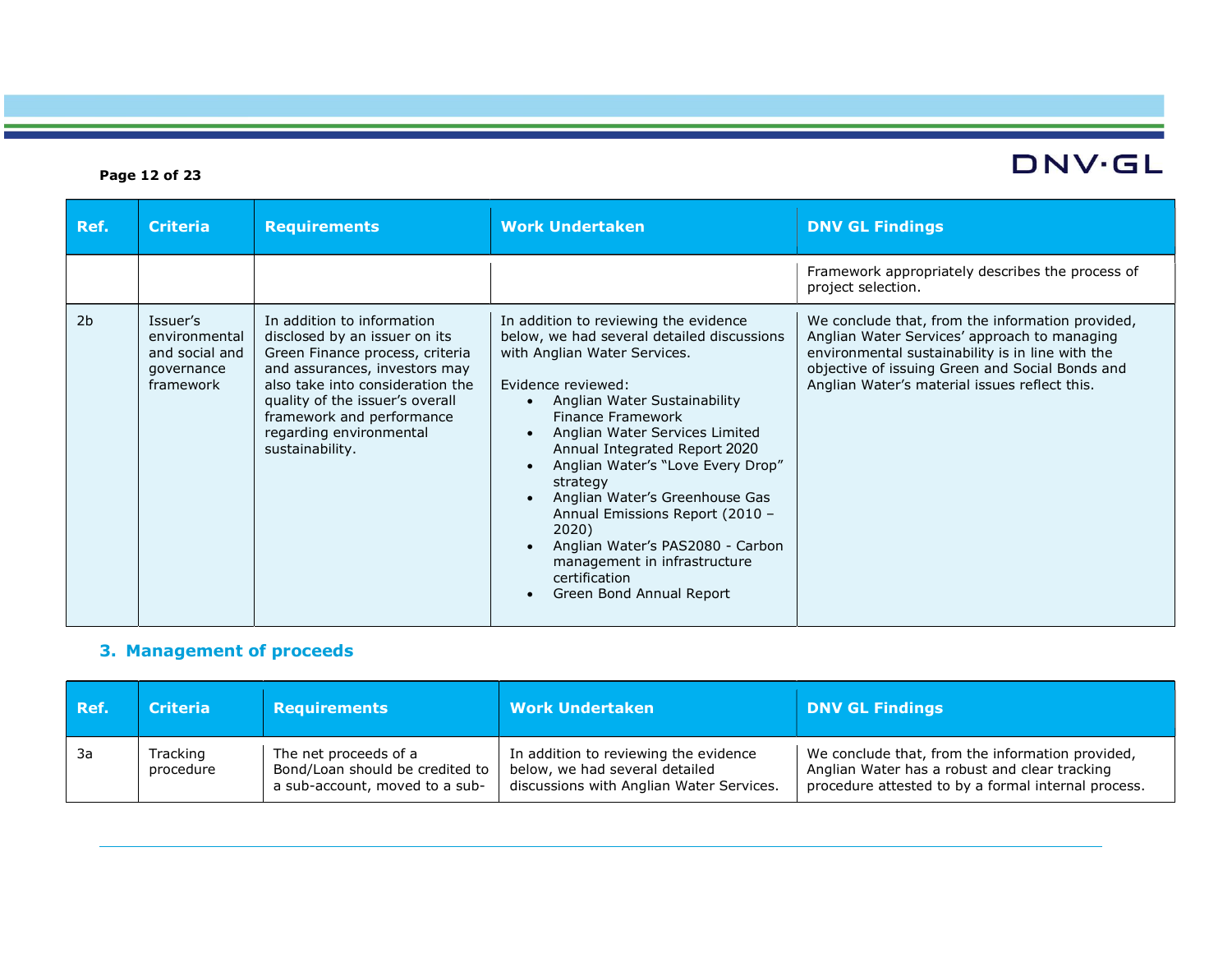### Page 13 of 23

# DNV·GL

| Ref.           | <b>Criteria</b>       | <b>Requirements</b>                                                                                                                                                                                                                       | <b>Work Undertaken</b>                                                                                                                                                                                                                               | <b>DNV GL Findings</b>                                                                                                                  |
|----------------|-----------------------|-------------------------------------------------------------------------------------------------------------------------------------------------------------------------------------------------------------------------------------------|------------------------------------------------------------------------------------------------------------------------------------------------------------------------------------------------------------------------------------------------------|-----------------------------------------------------------------------------------------------------------------------------------------|
|                |                       | portfolio or otherwise tracked<br>by the issuer in an appropriate<br>manner and attested to by a<br>formal internal process that will<br>be linked to the issuer's lending<br>and investment operations for<br>Green and Social Projects. | Evidence reviewed:<br>Anglian Water Sustainability<br>Finance Framework<br>Anglian Water Green Bond<br>$\bullet$<br>documentation April 2019, 2018<br>and 2017.                                                                                      |                                                                                                                                         |
| 3 <sub>b</sub> | Tracking<br>procedure | So long as the Bond/Loans are<br>outstanding, the balance of the<br>tracked proceeds should be<br>periodically reduced by amounts<br>matching eligible green<br>investments or loan<br>disbursements made during<br>that period.          | In addition to reviewing the evidence<br>below, we had several detailed<br>discussions with Anglian Water Services.<br>Evidence reviewed:<br>Anglian Water Sustainability Finance<br>$\bullet$<br>Framework<br>Green Bond Annual Report<br>$\bullet$ | We conclude that there is a clear process in place for<br>the tracking of the balance taking into account<br>disbursements.             |
| 3c             | Temporary<br>holdings | Pending such investments or<br>disbursements to eligible Green<br>Projects, the issuer should<br>make known to investors the<br>intended types of temporary<br>investment instruments for the<br>balance of unallocated<br>proceeds.      | In addition to reviewing the evidence<br>below, we had several detailed<br>discussions with Anglian Water Services.<br>Evidence reviewed:<br>Anglian Water Sustainability Finance<br>$\bullet$<br>Framework                                          | We conclude that Anglian Water has in place a<br>segregated investment portfolio consisting of cash to<br>use as temporary investments. |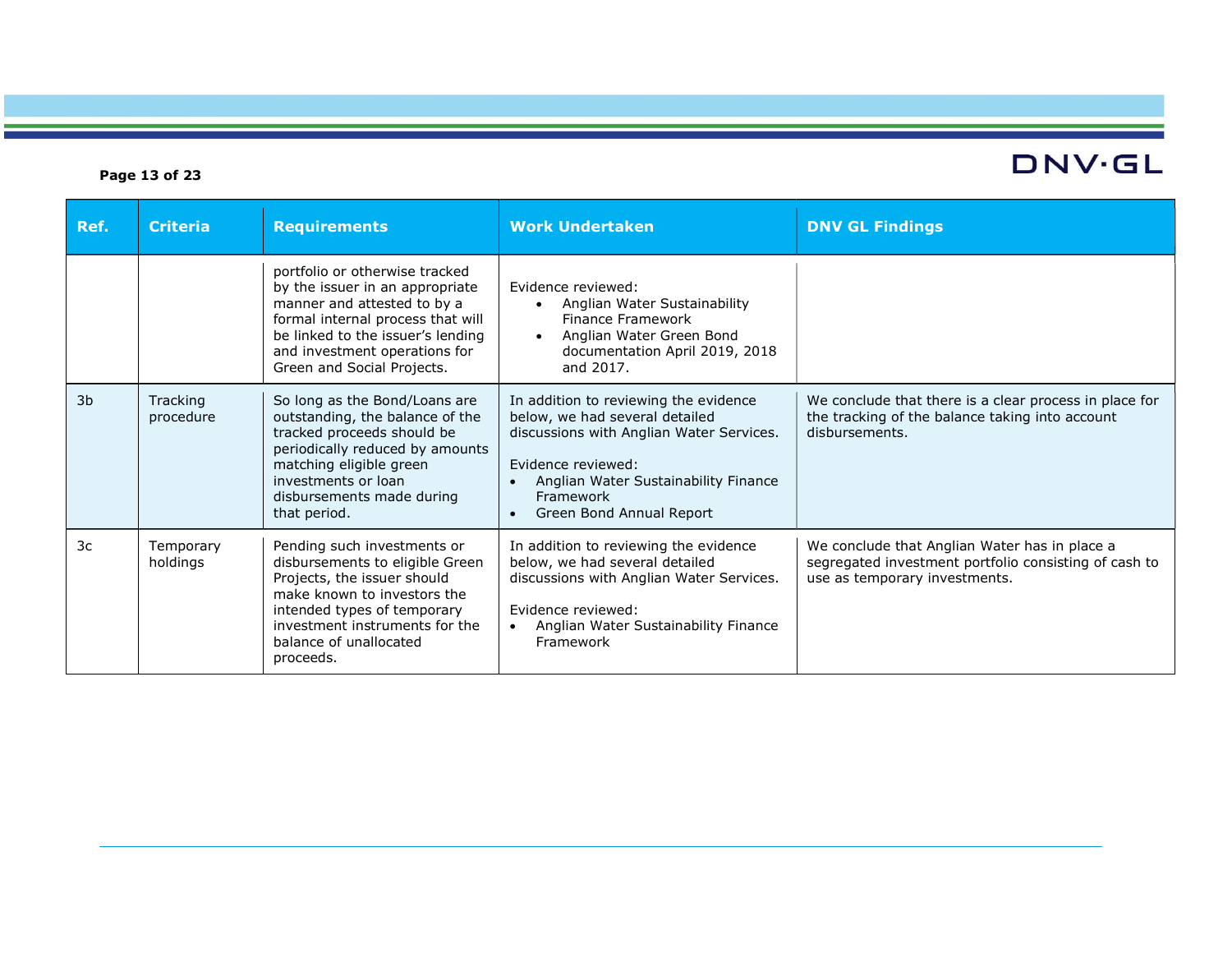### Page 14 of 23

# 4. Reporting

| Ref. | <b>Criteria</b>         | <b>Requirements</b>                                                                                                                                                                                                                                                                                                                                                                                                                                                          | <b>Work Undertaken</b>                                                                                                                                                                                                                     | <b>DNV GL Findings</b>                                                                                                                                    |
|------|-------------------------|------------------------------------------------------------------------------------------------------------------------------------------------------------------------------------------------------------------------------------------------------------------------------------------------------------------------------------------------------------------------------------------------------------------------------------------------------------------------------|--------------------------------------------------------------------------------------------------------------------------------------------------------------------------------------------------------------------------------------------|-----------------------------------------------------------------------------------------------------------------------------------------------------------|
| 4a   | Periodical<br>reporting | In addition to reporting on the use of<br>proceeds and the temporary investment of<br>unallocated proceeds, issuers should<br>provide at least annually a list of projects<br>to which Bond or Loans proceeds have<br>been allocated including - when possible<br>with regards to confidentiality and/or<br>competitive considerations - a brief<br>description of the projects and the amounts<br>disbursed, as well as the expected<br>environmentally sustainable impact. | In addition to reviewing the<br>evidence below, we had<br>several detailed discussions<br>with Anglian Water Services.<br>Evidence reviewed:<br>Anglian Water<br><b>Sustainability Finance</b><br>Framework<br>Green Bond Annual<br>Report | We can confirm that Anglian Water Services' has historically<br>issued and has committed to continue to issue allocation<br>reporting on an annual basis. |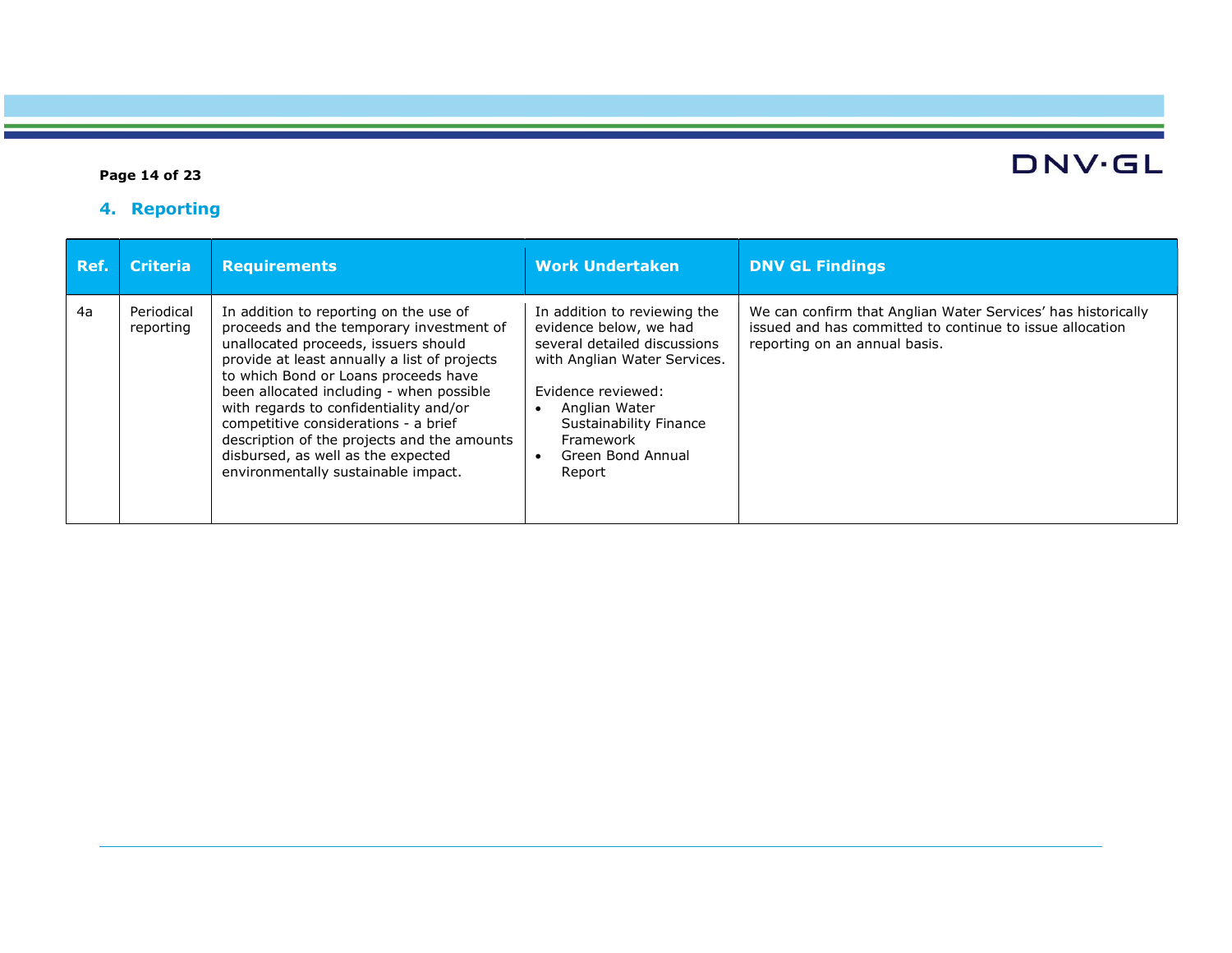#### Page 15 of 23

# **DNV·GL**

### SCHEDULE 4: ANGLIAN WATER SERVICES' SPECIFIC SUSTAINABILITY LINKED BOND ELIGIBILITY ASSESSMENT PROTOCOL

### 1. Selection of Key Performance Indicators (KPIs)

| Ref. | <b>Criteria</b>                                                              | <b>Requirements</b>                                                                                                                                                                                                                                                                                                                                                                                                                                                                                                                                                                                                                                                                                          | <b>Work Undertaken</b>                                                                                                                                                                                                                                                                                                                                                                                                                                                                                                                  | <b>DNV GL Findings</b>                                                                                                                                                                                                                                                                                                                                                                                                                                                                                                                                                                                                                                                                                                                                                                                                                                                                                                                                                                                                                                                      |
|------|------------------------------------------------------------------------------|--------------------------------------------------------------------------------------------------------------------------------------------------------------------------------------------------------------------------------------------------------------------------------------------------------------------------------------------------------------------------------------------------------------------------------------------------------------------------------------------------------------------------------------------------------------------------------------------------------------------------------------------------------------------------------------------------------------|-----------------------------------------------------------------------------------------------------------------------------------------------------------------------------------------------------------------------------------------------------------------------------------------------------------------------------------------------------------------------------------------------------------------------------------------------------------------------------------------------------------------------------------------|-----------------------------------------------------------------------------------------------------------------------------------------------------------------------------------------------------------------------------------------------------------------------------------------------------------------------------------------------------------------------------------------------------------------------------------------------------------------------------------------------------------------------------------------------------------------------------------------------------------------------------------------------------------------------------------------------------------------------------------------------------------------------------------------------------------------------------------------------------------------------------------------------------------------------------------------------------------------------------------------------------------------------------------------------------------------------------|
| 1a   | $KPI -$<br>material to<br>core<br>sustainability<br>and business<br>strategy | The issuer's sustainability<br>performance is measured using<br>sustainability KPIs that can be<br>external or internal. The KPIs<br>should be material to the issuer's<br>core sustainability and business<br>strategy and address relevant<br>environmental, social and/or<br>governance challenges of the<br>industry sector and be under<br>management's control. The KPI<br>should be of high strategic<br>significance to the issuer's<br>current and/or future operations;<br>It is recommended that issuers<br>communicate clearly to investors<br>the rationale and process<br>according to which the KPI(s)<br>have been selected and how the<br>KPI(s) fit into their sustainability<br>strategy. | In addition to reviewing the<br>evidence below, we had several<br>detailed discussions with Anglian<br>Water Services.<br>Evidence reviewed:<br>Anglian Water<br><b>Sustainability Finance</b><br>Framework<br>Anglian Water Services<br>Limited Annual Integrated<br>Report 2020<br>Anglian Water's "Love<br>Every Drop" strategy<br>Anglian Water's<br>Greenhouse Gas Annual<br>Emissions Report (2010 -<br>2020)<br>Anglian Water's PAS2080<br>- Carbon management in<br>infrastructure certification<br>Green Bond Annual<br>Report | DNV GL confirms Anglian Water Services has selected Carbon<br>(Scope 1, 2 and 3 greenhouse gas (GHG) emissions<br>(measured in tCO2 eq.).<br>DNV GL confirms that Anglian Water Services' KPI is material<br>to the company's overarching sustainability strategy. The<br>rationale and process for KPI selection, as well as its<br>definition, measurability and verifiability, are deemed to be<br>robust, reliable and in accordance with the SLBP.<br>DNV GL can confirm that:<br>Anglian Water Services are one of the largest users of<br>power in the east of England;<br>Anglian Water Services produces significant emissions<br>through pumping water around the predominantly flat<br>east of England, energy accounts for the largest<br>proportion of Anglian Water Services' carbon footprint<br>and is a significant cost,<br>the management of carbon is embedded into decision<br>making process through their PAS2080 - Carbon<br>management in infrastructure certification;<br>Carbon has been a key measured and reported KPI<br>since at least 2010. |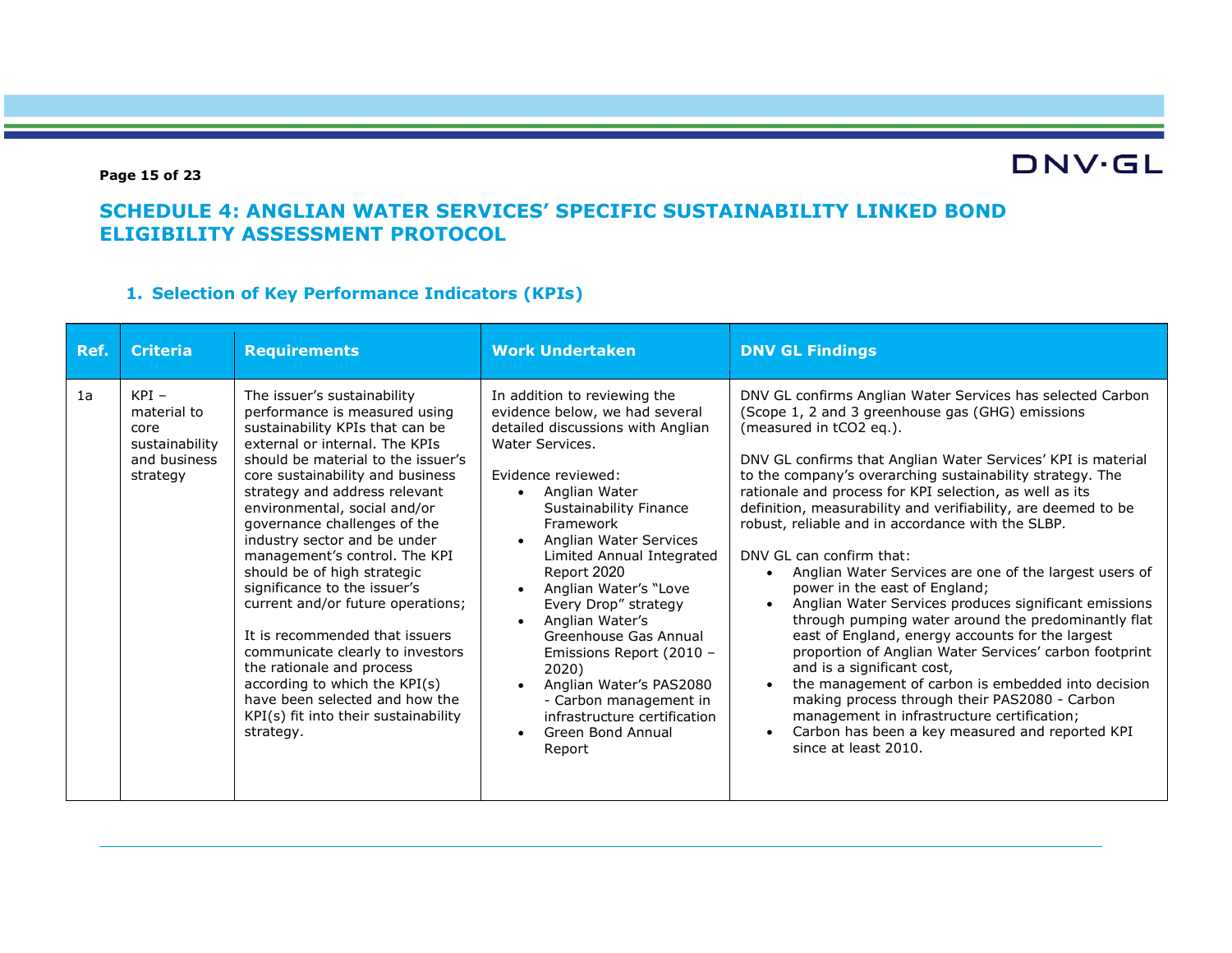#### Ref. Criteria Requirements Work Undertaken DNV GL Findings The KPI is meaningful to Anglian Water Services as it addresses the significant environmental challenge required by Anglian Water Services and for Water Utilities more widely within the UK to transitioning to a low carbon economy.  $1b$  KPI -Measurability KPIs should be measurable or quantifiable on a consistent methodological basis; externally verifiable; and able to be benchmarked, i.e. as much as possible using an external reference or definitions to facilitate the assessment of the SPT's level of ambition. Issuers are encouraged, when possible, to select KPI(s) that they have already included in their previous annual reports, sustainability reports or other non-financial reporting disclosures to allow investors to evaluate historical performance of the KPIs selected. In situations where the KPIs have not been previously disclosed, issuers should, to the extent possible, provide historical externally verified KPI values covering at least the previous 3 years. In addition to reviewing the evidence below, we had several detailed discussions with Anglian Water Services. Evidence reviewed: • Anglian Water Sustainability Finance Framework • Anglian Water Services Limited Annual Integrated Report 2020 Anglian Water's Greenhouse Gas Annual Emissions Report (2010 – 2020) UKWIR's (UK Water Industry Research) Carbon accounting workbook. • Anglian Water's PAS2080 - Carbon management in infrastructure certification • Green Bond Annual Report The evidence reviewed by DNV GL confirms that the KPI chosen by Anglian Water Services is quantifiable in a consistent methodological basis, verifiable and able to be benchmarked as they are applying international and nationally recognised reporting standards (GHG Protocol, DEFRA reporting guidance). They are able to also peer benchmark through the sector wide use of the UKWIR's (UK Water Industry Research) Carbon accounting workbook. DNV GL also confirms: The KPI has been published historically within Anglian Water Services' Greenhouse Gas Emissions - Annual Report (from 2010) • the scope is defined as operational carbon, DNV GL does note that the definition of net zero including a detailed decarbonisation trajectory and baseline, to enable performance tracking, will need to be agreed within the specific bond issuance documentation.

#### Page 16 of 23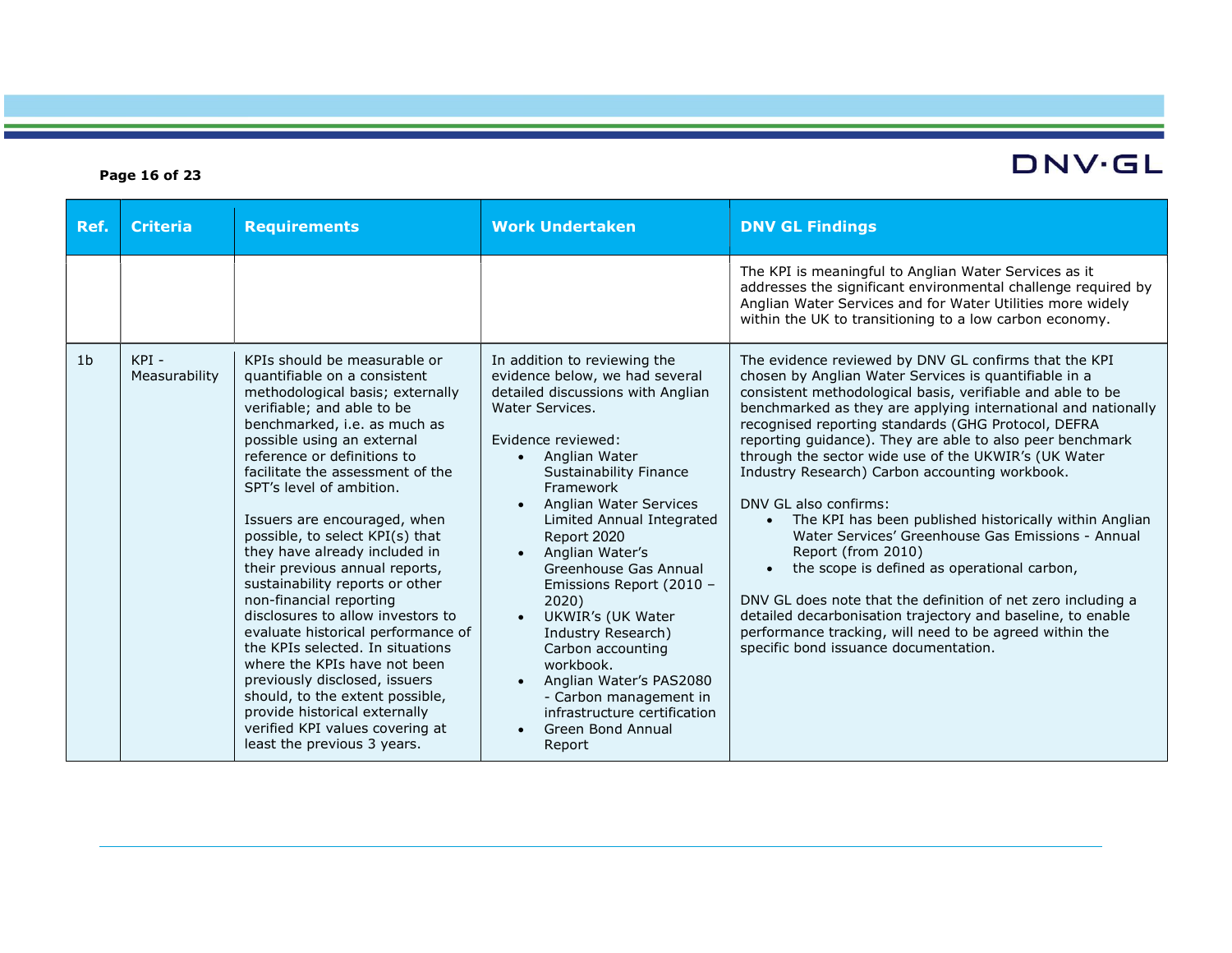### Page 17 of 23

| Ref. | <b>Criteria</b>             | <b>Requirements</b>                                                                                                                                  | <b>Work Undertaken</b>                                                                                                                                                                                                                                                                                                                                             | <b>DNV GL Findings</b>                                                                                                                                                                                                                                                                                                                                                                                                                                                                                                                                                                                                                                                                                                                                                         |
|------|-----------------------------|------------------------------------------------------------------------------------------------------------------------------------------------------|--------------------------------------------------------------------------------------------------------------------------------------------------------------------------------------------------------------------------------------------------------------------------------------------------------------------------------------------------------------------|--------------------------------------------------------------------------------------------------------------------------------------------------------------------------------------------------------------------------------------------------------------------------------------------------------------------------------------------------------------------------------------------------------------------------------------------------------------------------------------------------------------------------------------------------------------------------------------------------------------------------------------------------------------------------------------------------------------------------------------------------------------------------------|
| 1c   | $KPI - Clear$<br>definition | A clear definition of the KPI(s)<br>should be provided and include<br>the applicable scope or perimeter<br>as well as the calculation<br>methodology | In addition to reviewing the<br>evidence below, we had several<br>detailed discussions with Anglian<br>Water Services.<br>Evidence reviewed:<br>Anglian Water<br>Sustainability Finance<br>Framework<br>Anglian Water's<br>Greenhouse Gas Annual<br>Emissions Report (2010 -<br>2020)<br>UKWIR's (UK Water<br>Industry Research)<br>Carbon accounting<br>workbook. | The evidence reviewed by DNV GL confirms that the KPI<br>chosen by Anglian Water Services provides a clear scope and<br>calculation methodology.<br>The KPI has been published historically within Anglian<br>Water Services' Greenhouse Gas Emissions - Annual<br>Report (from 2010),<br>the scope is defined as Operational carbon,<br>the KPi is calculated using the international recognised<br>GHG Protocol, DEFRA reporting guidance and the<br>industry specific UKWIR's (UK Water Industry<br>Research) Carbon accounting workbook.<br>DNV GL does note that the definition of net zero including a<br>detailed decarbonisation trajectory and baseline to enable<br>performance tracking, will need to be agreed within the<br>specific bond issuance documentation. |

# 2. Calibration of Sustainability Performance Targets (SPTs)

| Ref. | Criteria                          | <b>Requirements</b>                                                                                     | <b>Work Undertaken</b>                                                                              | <b>DNV GL Findings</b>                                                                                                                                                                   |
|------|-----------------------------------|---------------------------------------------------------------------------------------------------------|-----------------------------------------------------------------------------------------------------|------------------------------------------------------------------------------------------------------------------------------------------------------------------------------------------|
| 2a   | Target<br>Setting -<br>Meaningful | The SPTs should be ambitious,<br>realistic and meaningful to the<br>issuer's business and be consistent | In addition to reviewing the<br>evidence below, we had several<br>detailed discussions with Anglian | Anglian Water Services' SPT is to achieve net zero operational<br>carbon emissions by 2030.                                                                                              |
|      |                                   | with the issuers' overall strategic<br>sustainability/ESG strategy                                      | Water Services.                                                                                     | DNV GL notes the exact definition of net zero operational<br>carbon emissions by 2030 or a proposed decarbonisation                                                                      |
|      |                                   |                                                                                                         | Evidence reviewed:                                                                                  | trajectory are not presented within the Framework. The<br>definition of net zero including a detailed decarbonisation<br>trajectory to enable interim performance targets to be set will |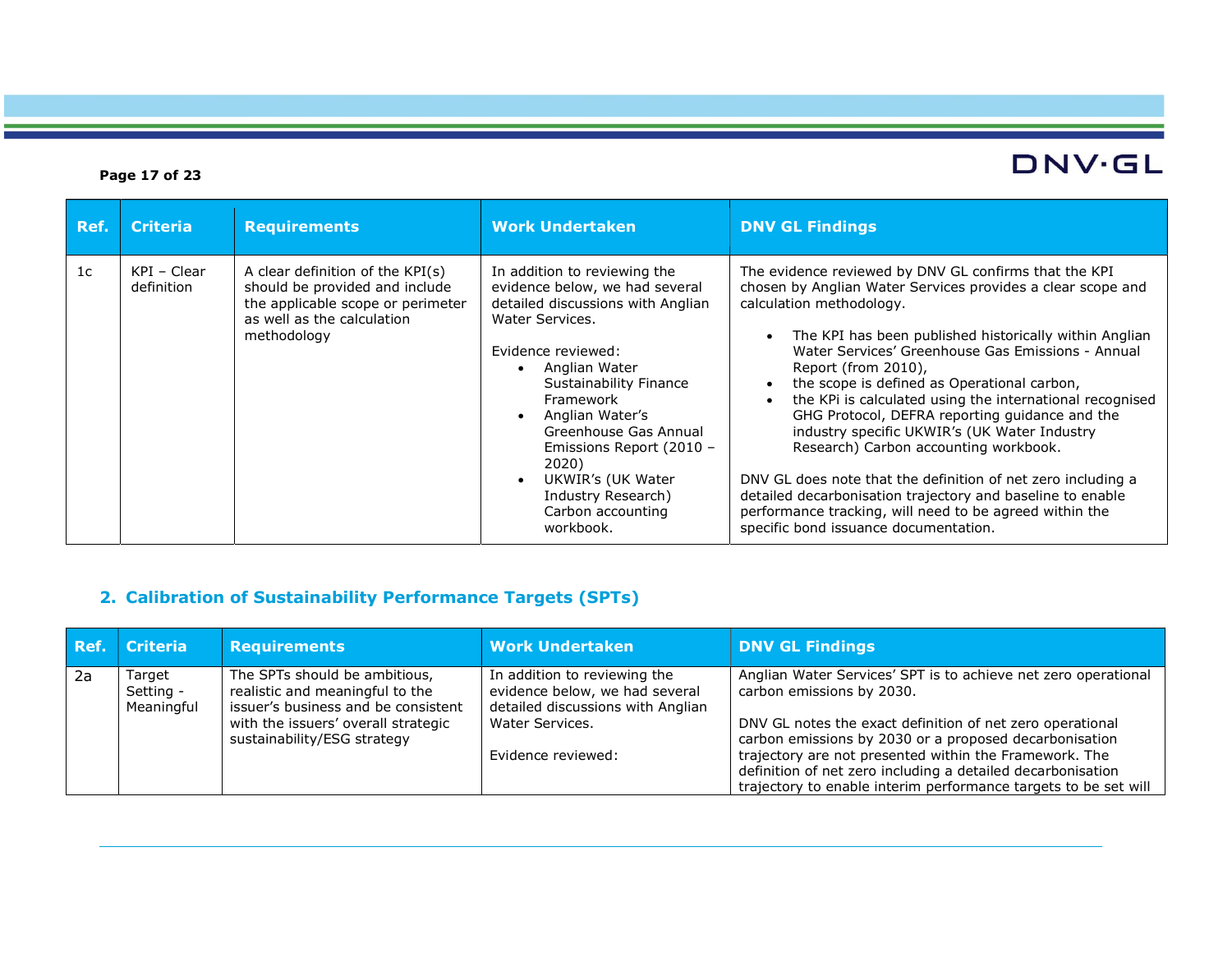#### Ref. Criteria Requirements Work Undertaken DNV GL Findings Anglian Water Sustainability Finance Framework • Anglian Water Services Limited Annual Integrated Report 2020 Anglian Water's "Love Every Drop" strategy Anglian Water's Greenhouse Gas Annual Emissions Report (2010 – 2020) Anglian Water's PAS2080 - Carbon management in infrastructure certification UKWIR's (UK Water Industry Research) Carbon accounting workbook. draft Water UK Net Zero Routemap need to be agreed within the specific bond issuance documentation. DNV GL confirms, subject to full definition of the SPT, it's consistent with the Anglian Water Services overall strategic sustainability approach as outlined within section 1.a. The SPT is meaningful to Anglian Water Services as it addresses the significant environmental challenge required by Anglian Water Services and for Water Utilities more widely within the UK to enable a transition to a low carbon economy. DNV GL also reviewed the factors that support the achievement on the SPT summarised within the Framework and the draft Water UK Net Zero Routemap and concludes that the routemap demonstrates possible pathways to meeting the SPT. 2b Target Setting - Meaningful SPTs should represent a material improvement in the respective KPIs and be beyond a "Business as Usual" trajectory; where possible be compared to a benchmark or an external reference and be determined on a predefined timeline, set before (or concurrently with) the issuance of the bond. In addition to reviewing the evidence below, we had several detailed discussions with Anglian Water Services. Evidence reviewed: UK's 2050 net zero target UK water industry's target to become net zero by 2030 • Anglian Water Sustainability Finance Framework DNV GL confirms that the chosen SPTs represent a material improvement of the KPI. "Business as Usual" has been defined as the UK's 2050 net zero target and therefore DNV GL concludes the SPT target of net zero operational carbon by 2030 is beyond a "Business as usual" trajectory, • The timelines of SPT target achievement are clearly referred to within the definition of the SPT, ie net zero operational carbon by 2030. DNV GL however does note that the exact definition of net zero operational carbon emissions by 2030 or a proposed decarbonisation trajectory are not presented within the

#### Page 18 of 23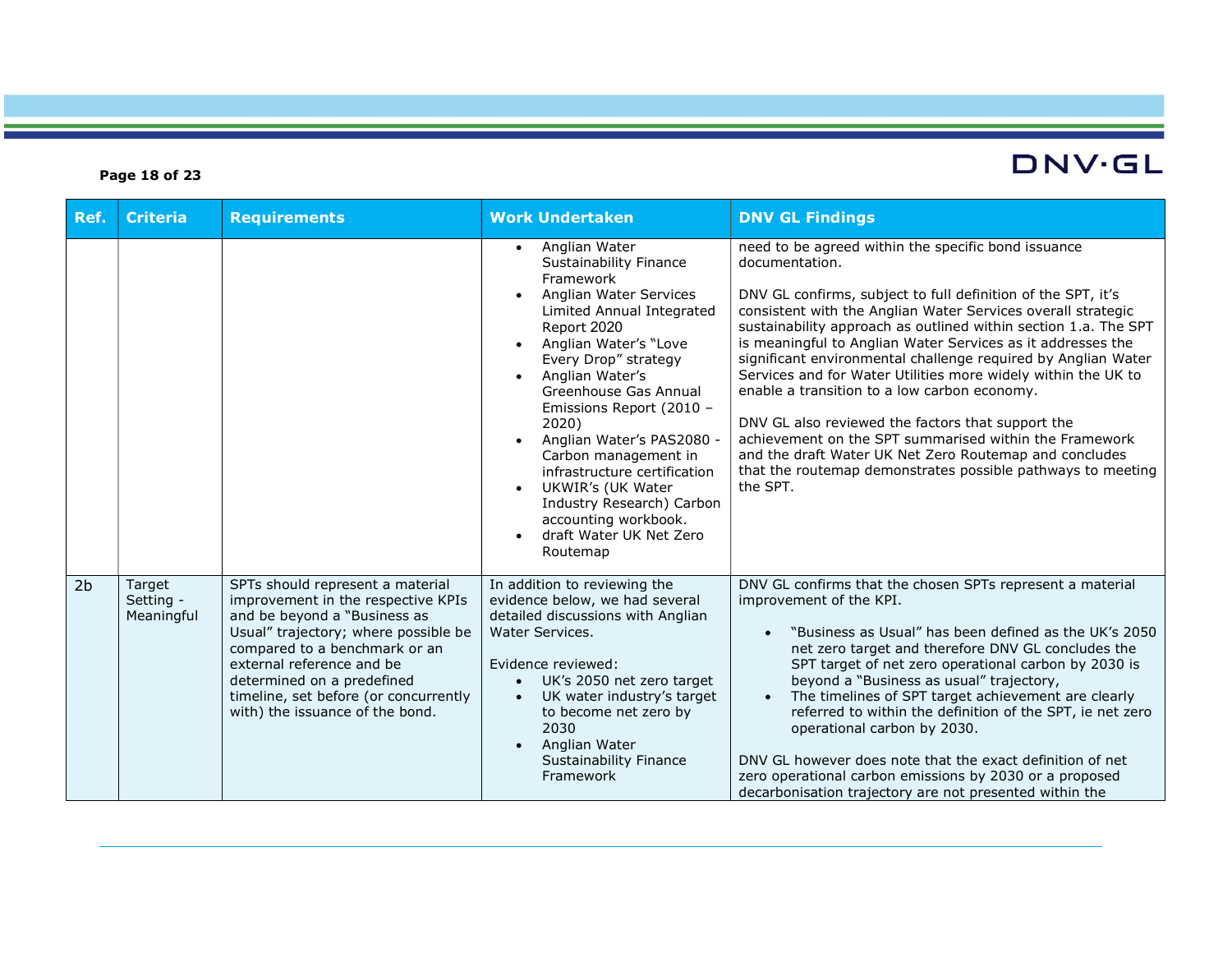#### Ref. Criteria Requirements Work Undertaken DNV GL Findings Anglian Water's Greenhouse Gas Annual Emissions Report (2010 – 2020) UKWIR's (UK Water Industry Research) Carbon accounting workbook. draft Water UK Net Zero Routemap Framework. The definition of net zero including a detailed decarbonisation trajectory and baseline, to enable performance tracking, will need to be agreed within the specific bond issuance documentation. 2c Target Setting – benchmarks The target setting exercise should be based on a combination of benchmarking approaches: 1. The issuer's own performance over time for which a minimum of 3 years, where feasible, of measurement track record on the selected KPI(s) is recommended and when possible forward-looking guidance on the KPI 2. The SPTs relative positioning versus the issuer's peers where comparable or available, or versus industry or sector standards 3. Systematic reference to science-based scenarios, or absolute levels (e.g. carbon budgets) or official country/regional/internation al targets or to recognised Best-Available-Technologies or other proxies In addition to reviewing the evidence below, we had several detailed discussions with Anglian Water Services. Evidence reviewed: UK's 2050 net zero target UK water industry's target to become net zero by 2030 • Anglian Water Sustainability Finance Framework Anglian Water's Greenhouse Gas Annual Emissions Report (2010 – 2020) UKWIR's (UK Water Industry Research) Carbon accounting workbook. draft Water UK Net Zero Routemap DNV GL confirms that the SPT target setting exercise has been based on an appropriate combination of benchmarking approaches: DNV GL confirms that the Framework provides a KPI and SPT performance track-record going back to 2010 as referenced within the Greenhouse Gas Annual Emissions Report DNV GL confirms that the SPTs leans on the UK water industry's target to become net zero by 2030 demonstrating UK water utilities leadership positioning within setting climate change targets. DNV GL concludes the SPT is also based on science based scenarios of achieving net zero with various scenarios and pathways outline with in the draft Water UK Net Zero Routemap and the UK's 2050 net zero target. Depending upon the exact definition of the SPT, DNV GL can also confirm is it aligned with the Paris Agreement goal of keeping a global temperature rise this century well below 2 degrees Celsius above pre-industrial levels and to pursue efforts to limit the temperature increase even further to 1.5 degrees Celsius.

#### Page 19 of 23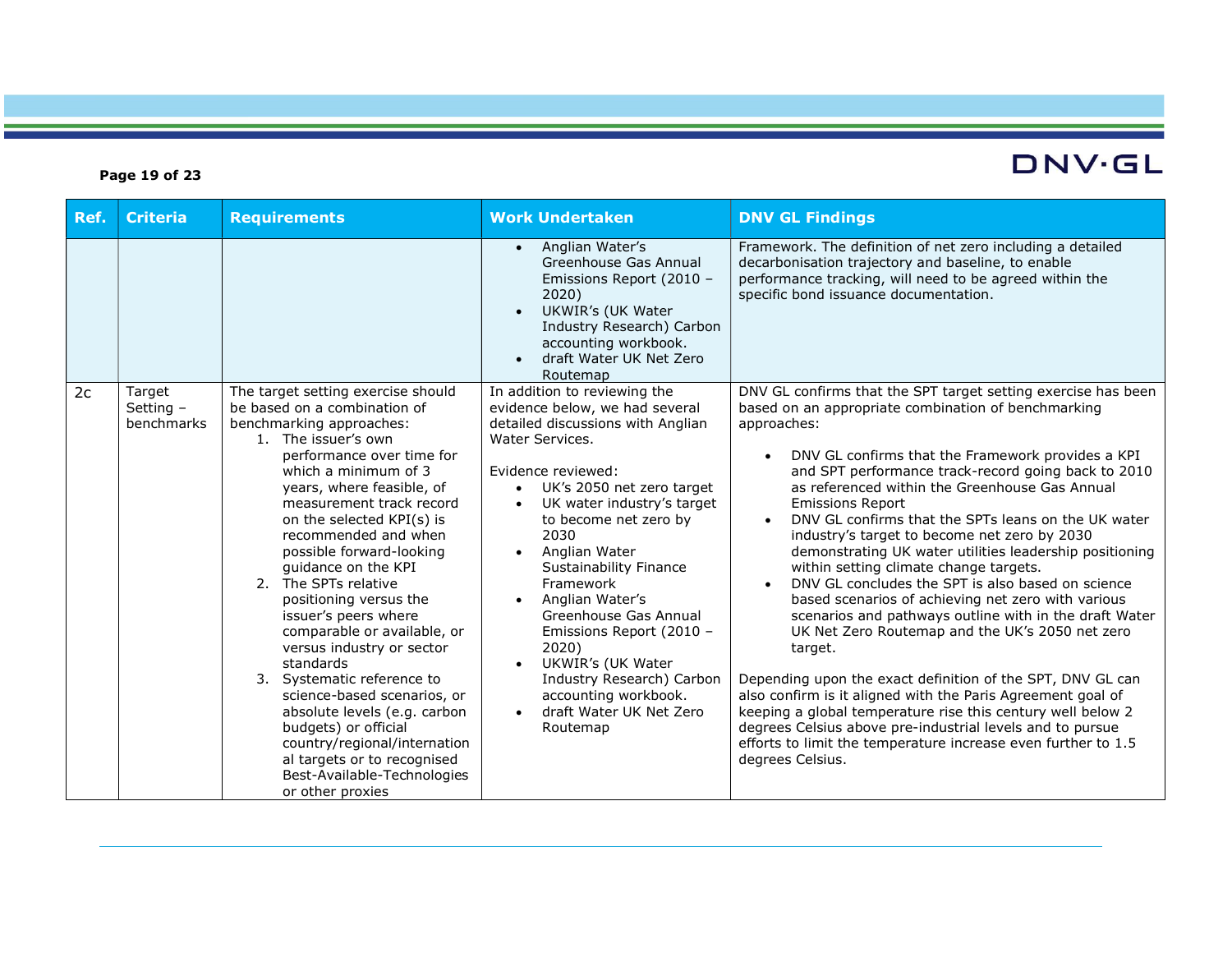### Page 20 of 23

| Ref. | <b>Criteria</b>                      | <b>Requirements</b>                                                                                                                                                                                                                                                                                                                                                                                                                                                                                                                                                                                                                                 | <b>Work Undertaken</b>                                                                                                                                                                                                                                                                                                                                                                                                                                                                                          | <b>DNV GL Findings</b>                                                                                                                                                                                                                                                                                                                                                                                                                                                                                                                                                                                                                                                                                                                            |
|------|--------------------------------------|-----------------------------------------------------------------------------------------------------------------------------------------------------------------------------------------------------------------------------------------------------------------------------------------------------------------------------------------------------------------------------------------------------------------------------------------------------------------------------------------------------------------------------------------------------------------------------------------------------------------------------------------------------|-----------------------------------------------------------------------------------------------------------------------------------------------------------------------------------------------------------------------------------------------------------------------------------------------------------------------------------------------------------------------------------------------------------------------------------------------------------------------------------------------------------------|---------------------------------------------------------------------------------------------------------------------------------------------------------------------------------------------------------------------------------------------------------------------------------------------------------------------------------------------------------------------------------------------------------------------------------------------------------------------------------------------------------------------------------------------------------------------------------------------------------------------------------------------------------------------------------------------------------------------------------------------------|
| 2d   | Target<br>setting $-$<br>disclosures | Disclosures on target setting should<br>make clear reference to:<br>1. The timelines of target<br>achievement, the trigger<br>event(s), and the frequency<br>of SPTs<br>2. Where relevant, the verified<br>baseline or reference point<br>selected for improvement of<br>KPIs as well as the rationale<br>for that baseline or<br>reference point to be used<br>3. Where relevant, in what<br>situations recalculations or<br>pro-forma adjustments of<br>baselines will take place<br>Where possible and taking<br>4.<br>into account competition<br>and confidentiality<br>considerations, how the<br>issuers intend to reach such<br><b>SPTs</b> | In addition to reviewing the<br>evidence below, we had several<br>detailed discussions with Anglian<br>Water Services.<br>Evidence reviewed:<br>UK's 2050 net zero target<br>$\bullet$<br>UK water industry's target<br>to become net zero by<br>2030<br>Anglian Water<br>Sustainability Finance<br>Framework<br>Anglian Water's<br>Greenhouse Gas Annual<br>Emissions Report (2010 -<br>2020)<br>UKWIR's (UK Water<br>Industry Research) Carbon<br>accounting workbook.<br>draft Water UK Net Zero<br>Routemap | DNV GL confirms that the relevant disclosures on target<br>setting are appropriately referenced within the Framework:<br>The timelines of SPT target achievement are clearly<br>referred to within the SPT: net zero by 2030.<br>A required baseline will be required for tracking<br>performance of the KPI, this will be set within the<br>bond specific documentation.<br>Recalculations, if needed, will take place inline with<br>the calculation methodology.<br>DNV GL also reviewed the factors that support the<br>achievement on the SPT summarised within the Framework<br>and outlined in detail within the draft Water UK Net Zero<br>Routemap and concludes that the routemap demonstrates<br>possible pathways to meeting the SPT. |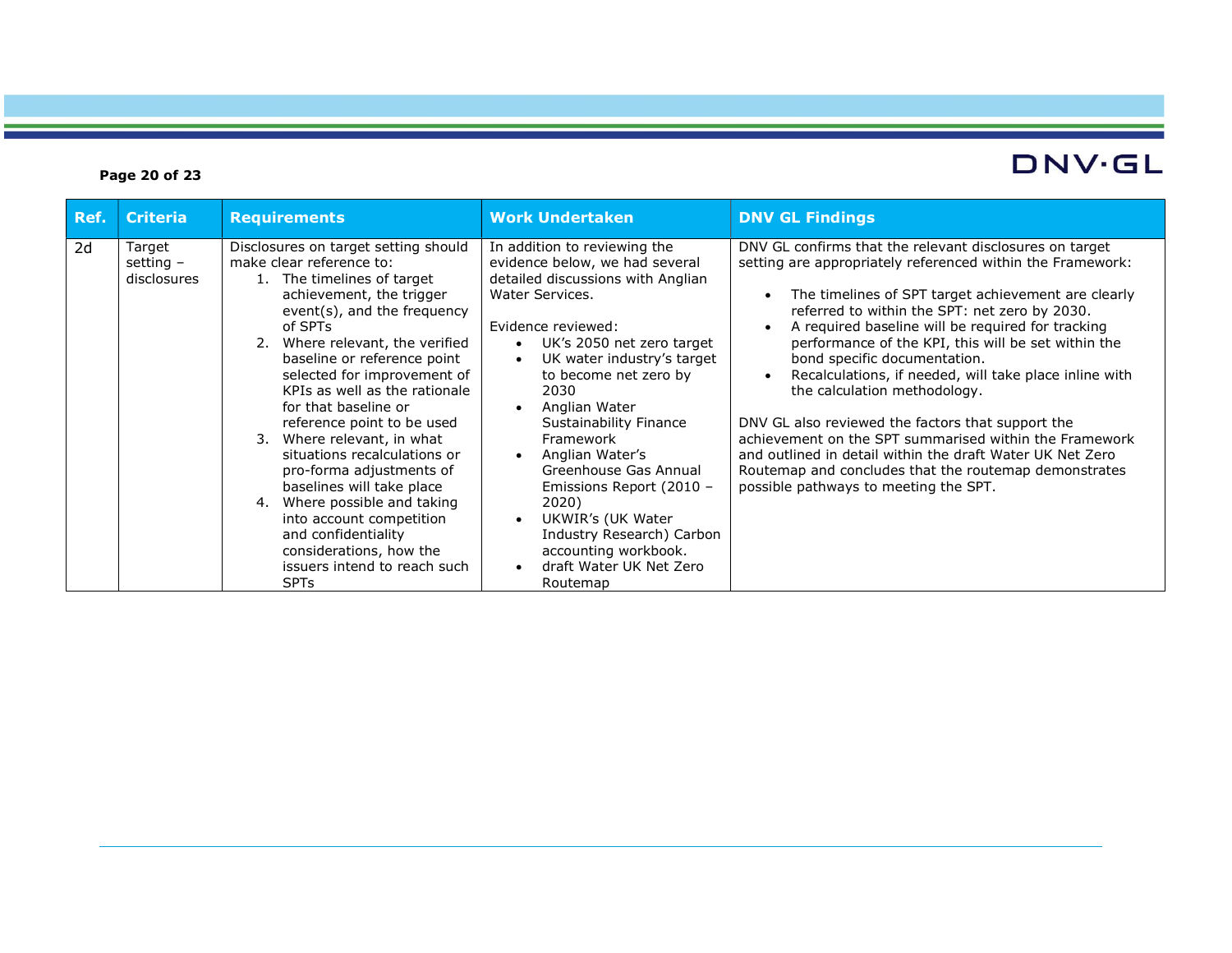### Page 21 of 23

# DNV·GL

## 3. Bond Characteristics

| Ref. | <b>Criteria</b>                                                                  | <b>Requirements</b>                                                                                                                                               | <b>Work Undertaken</b>                                                                                                                                                                               | <b>DNV GL Findings</b>                                                                                                                                                                                                                                                                                                                                                                                                                                                                                                                                                                                                                                                                                                                                                                                                                                                                                                                                                                                                                                                                                                                                                                                  |
|------|----------------------------------------------------------------------------------|-------------------------------------------------------------------------------------------------------------------------------------------------------------------|------------------------------------------------------------------------------------------------------------------------------------------------------------------------------------------------------|---------------------------------------------------------------------------------------------------------------------------------------------------------------------------------------------------------------------------------------------------------------------------------------------------------------------------------------------------------------------------------------------------------------------------------------------------------------------------------------------------------------------------------------------------------------------------------------------------------------------------------------------------------------------------------------------------------------------------------------------------------------------------------------------------------------------------------------------------------------------------------------------------------------------------------------------------------------------------------------------------------------------------------------------------------------------------------------------------------------------------------------------------------------------------------------------------------|
| 3a   | <b>Bond</b><br>Characterist<br>$ics - SPT$<br>Financial/str<br>uctural<br>impact | The SLB will need to include a<br>financial and/or structural impact<br>involving trigger event(s) based on<br>whether the KPI(s) reach the<br>predefined SPT(s). | In addition to reviewing the<br>evidence below, we had several<br>detailed discussions with Anglian<br>Water Services.<br>Evidence reviewed:<br>Anglian Water<br>Sustainability Finance<br>Framework | DNV GL reviewed the documentation and can confirm that the<br>failure of Anglian Water to satisfy one or several of the SPTs<br>above will trigger a Step up Margin to be applied for any<br>Interest Period commencing on or after the interest payment<br>date immediately following the Notification Date. In this case,<br>the rate of interest will be increased by the Step up Margin.<br>DNV GL can confirm, the details of any financial penalty<br>payable to investors in any Sustainability-Linked Bond in the<br>event of a missed target will be set out in the offering<br>documentation provided at the point of issuance of any<br>Sustainability Linked Bond.<br>These details will include:<br>Maturity date of instrument<br>$\bullet$<br>Sustainability Key Performance Indicator (KPI) [tCO2e]<br>$\bullet$<br>Sustainability Performance Target (SPT)<br>Sustainability Target Observation Date(s)<br>$\bullet$<br>Financial Incentive Mechanism and Quantum (for<br>example a coupon step-up, or payment of a premium at<br>maturity).<br>DNV GL can confirm that the inclusion of trigger event(s) under<br>the Framework is in line with the requirements outlined by<br>SLBP. |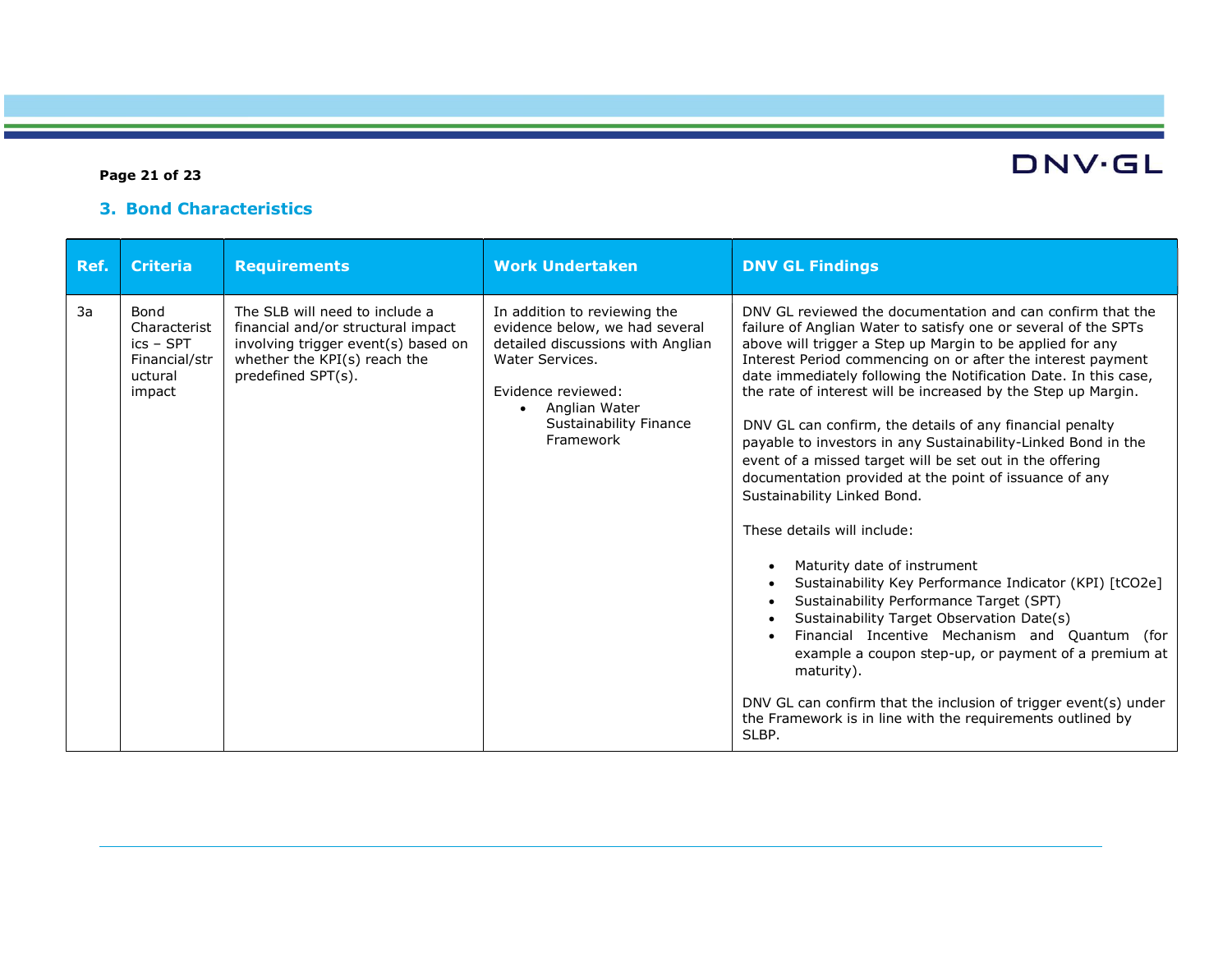#### Ref. Criteria Requirements Work Undertaken DNV GL Findings 3b Bond Charactheri stics – Fallback mechanism Any fallback mechanisms in case the SPTs cannot be calculated or observed in a satisfactory manner should be explained. Issuers may also consider including, where needed, language in the bond documentation to take into consideration potential exceptional events In addition to reviewing the evidence below, we had several detailed discussions with Anglian Water Services. Evidence reviewed: • Anglian Water Sustainability Finance Framework DNV GL concludes there is little risk of Anglian Water Services not being able to calculate its KPI or SPT due to the maturity of the Greenhouse Gas reporting and regulatory Frameworks within which UK water utilities operate. DNV GL however does note that the exact definition of net zero operational carbon emissions by 2030 or a proposed decarbonisation trajectory are not presented within the Framework. The definition of net zero including a detailed decarbonisation trajectory will need to be agreed within the specific bond issuance documentation where any fall-back mechanism should also be explained.

#### 4. Reporting

| Ref. | <b>Criteria</b> | <b>Requirements</b>                                                                                                                                                                                                                                                                                                                                             | <b>Work Undertaken</b>                                                                                                                                                                                      | <b>DNV GL Findings</b>                                                                                                                                                                                                                                                                                                                                                                                                                                                                                                                                                                          |
|------|-----------------|-----------------------------------------------------------------------------------------------------------------------------------------------------------------------------------------------------------------------------------------------------------------------------------------------------------------------------------------------------------------|-------------------------------------------------------------------------------------------------------------------------------------------------------------------------------------------------------------|-------------------------------------------------------------------------------------------------------------------------------------------------------------------------------------------------------------------------------------------------------------------------------------------------------------------------------------------------------------------------------------------------------------------------------------------------------------------------------------------------------------------------------------------------------------------------------------------------|
| 4a   | Reporting       | Issuers of SLBs should publish, and<br>keep readily available and easily<br>accessible:<br>1. Up-to-date information on<br>the performance of the<br>selected KPI(s), including<br>baselines where relevant<br>2. A verification assurance<br>report relative to the SPT<br>outlining the performance<br>against the SPTs and the<br>related impact, and timing | In addition to reviewing the<br>evidence below, we had several<br>detailed discussions with Anglian<br>Water Services.<br>Evidence reviewed:<br>Anglian Water<br><b>Sustainability Finance</b><br>Framework | Anglian Water Services' has committed to reporting on the<br>KPIs on an annual basis as part of its annual report/non-<br>financial statement, which is verified by external auditors, and<br>available on Anglian Water's website.<br>Reporting may include:<br>Up-to-date information on the performance of the<br>$\bullet$<br>selected KPI, including the baseline where relevant;<br>A verification or assurance report relative to the KPI<br>$\bullet$<br>outlining the performance against the SPT<br>Any relevant information enabling investors to monitor<br>the progress of the KPI |

#### Page 22 of 23